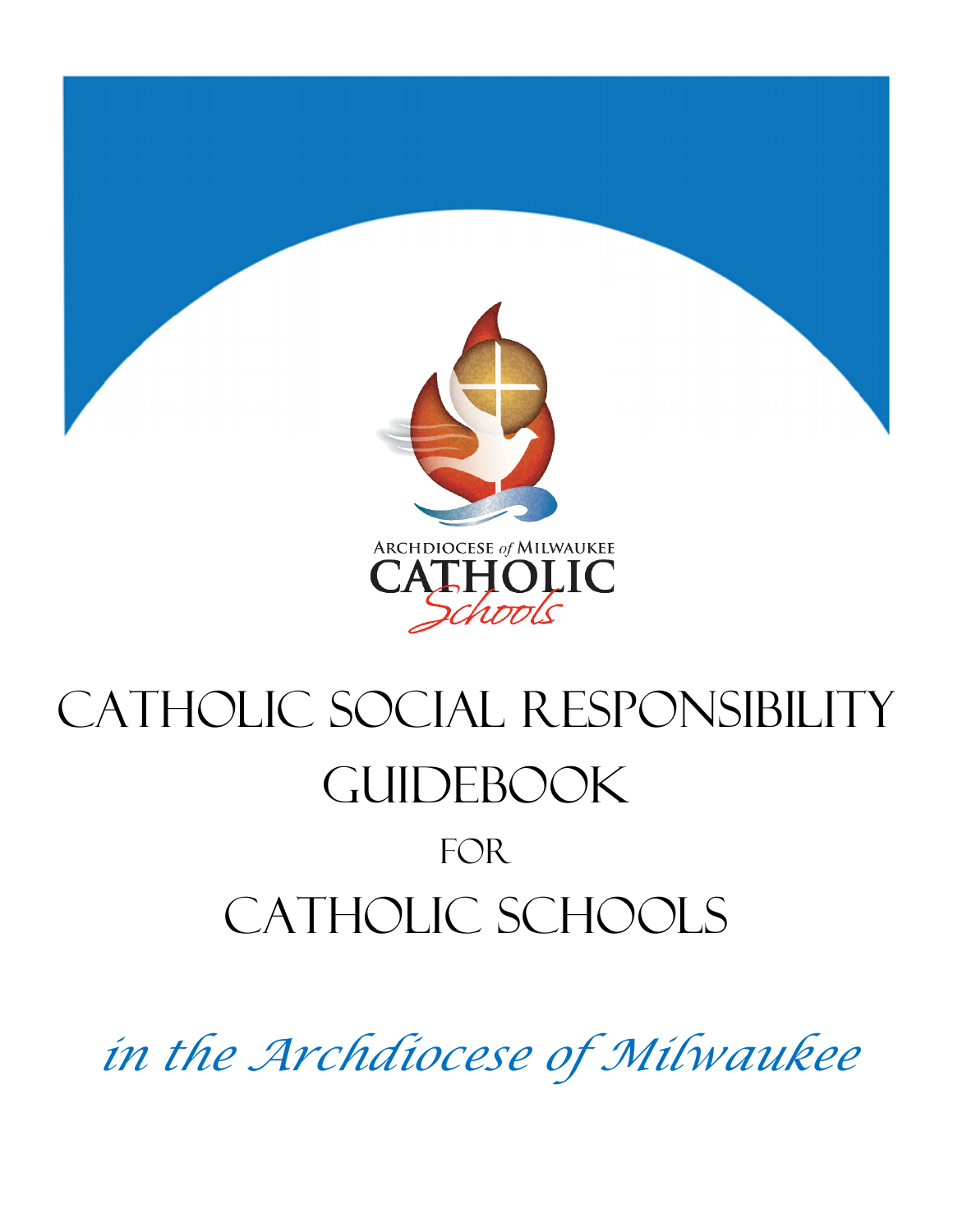# *I. Introduction*

As Catholic school educators in the Archdiocese of Milwaukee, we are called to respond to contemporary social challenges as disciples of Jesus Christ, loving one another in deed and in truth. (1 John 3:18)

This *Catholic Social Responsibility Guidebook*, grounded in Catholic Social Teachings, Scripture, official Church documents, and the National Standards and Benchmarks for Effective Catholic Schools, is intended to serve as a positive, non-ideological, and foundational Catholic framework for educators in the Catholic elementary and secondary schools of the Archdiocese of Milwaukee who are engaged in the important work of forming students to integrate faith, culture, and life.

Specifically, the *Guidebook* focuses on four main contemporary challenges in light of their relevance for Catholic schools today: **culture**, **racism**, **civic participation for the common good**, and **economics**. It provides educators with clearly identified guiding principles for Catholic Social Responsibility, Catholic theological resources corresponding to each of the contemporary challenges, and demonstrated alignment of Catholic Social Teachings to current Archdiocesan curriculum, policies, and accreditation standards.

The work also contains carefully researched resources for prayer, professional development, curriculum, and instruction. It is our expectation that every Catholic school principal and teacher will use this framework to plan instruction and implement programming in keeping with the rich Catholic Social Responsibility tradition of the Church.

Finally, this *Guidebook* is a living document which can be expanded as needs arise. At its core is the goal of forming students to respond to contemporary social issues from a Catholic perspective in all areas of their lives--academic, social, and spiritual—in schools that model the essence of Catholic social action: love for God and neighbor. (Mt 22: 34 – 40)

> Kathleen A. Cepelka, Ph.D. Superintendent of Catholic Schools September 14, 2021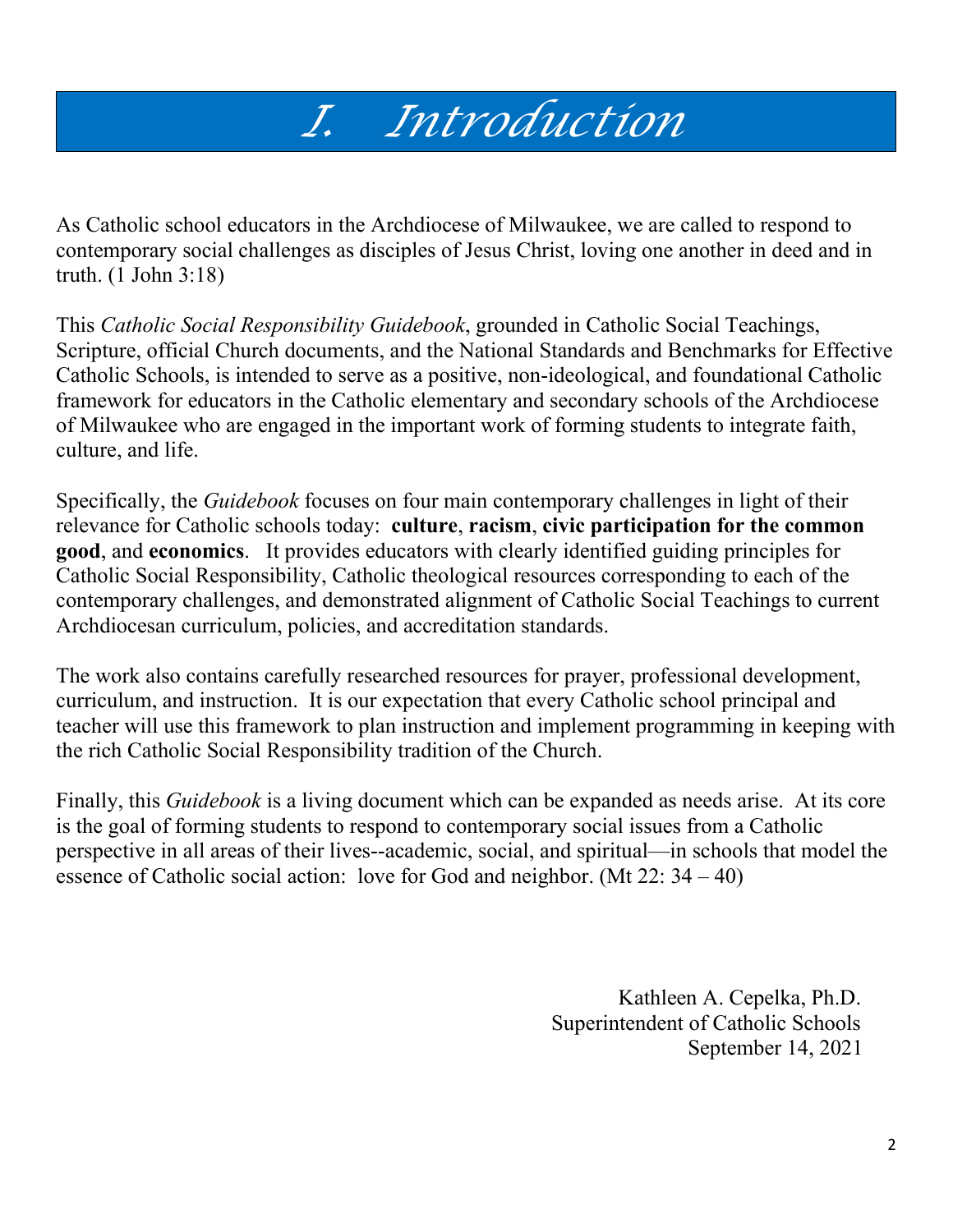# *II. Acknowledgements*

Profound gratitude is extended to the following individuals whose contributions, review, and support made possible this *Catholic Social Responsibility Guide for Catholic Schools in the Archdiocese of Milwaukee*:

Archbishop Jerome E. Listecki, Archbishop of Milwaukee Bishop Jeffrey R. Haines, Auxiliary Bishop, Archdiocese of Milwaukee Bishop James T. Schuerman, Auxiliary Bishop, Archdiocese of Milwaukee

Susan Nelson, Associate Superintendent of Schools

Stephanie Delmore, Victim Assistance Coordinator and Employee Support Coordinator for Parishes and Schools, Archdiocese of Milwaukee Edward Foy, Principal, Dominican High School, Whitefish Bay Christine Gordon, Principal, St. Agnes School, Butler Heather Grams, Principal, St. Sebastian School, Milwaukee Kristine Kline, Principal, St. John XXIII School, Port Washington Eamonn O'Keeffe, Principal, St. Mary's Springs Academy High School, Fond du Lac James Schultz, Director of Mission Integration / Director of Admissions, St. Anthony School, Milwaukee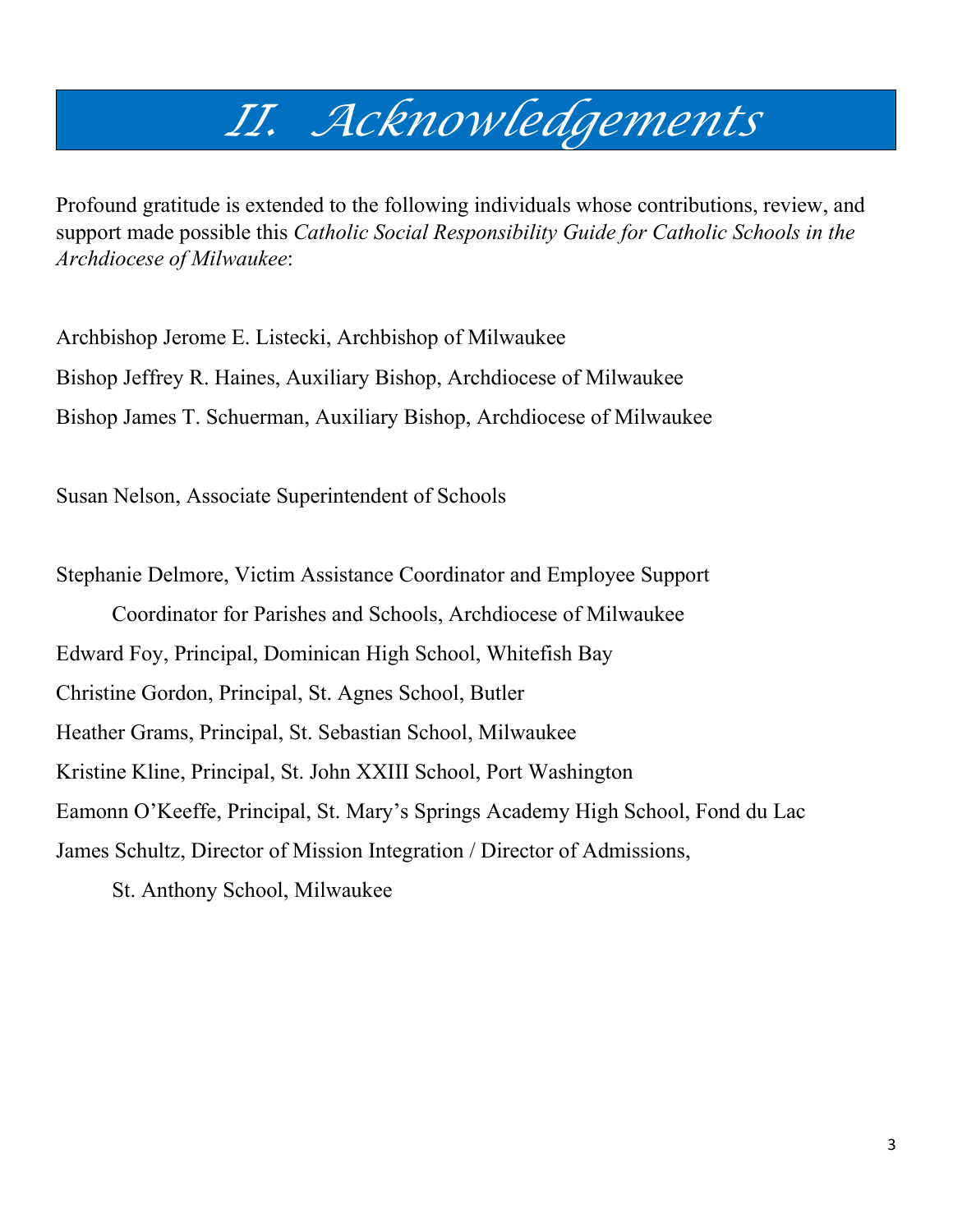# *III. Guiding Principles*

As Catholic school educators in the Archdiocese of Milwaukee, participating in the evangelizing mission of the Church, we are committed to the following Guiding Principles in our efforts to teach all students to understand their responsibility to act as disciples of Jesus Christ, especially within the context of contemporary social challenges.

#### **Guiding Principle 1**

### • **Catholic Social Teachings provide the foundation for the instruction and formation of our Catholic school communities regarding all social issues.**

Catholic Social Teachings, central to our identity as Catholic educators and reflective of Gospel values, will be taught at every grade level in our Catholic schools in developmentally appropriate ways.

#### **Life and Dignity of the Human Person**

The Catholic Church proclaims that all human life is sacred and that the dignity of the human person is the foundation of a moral vision for society.

#### **Call to Family, Community, and Participation**

Persons are sacred but also social. Marriage and the family are the central social institutions that must be supported and strengthened.

#### **Rights and Responsibilities**

Every person has a fundamental right to life and to those things required for human dignity. Corresponding to these rights are duties and responsibilities to one another, to our families, and to society at large.

#### **Option for the Poor and Vulnerable**

Catholic tradition recalls the story of the Last Judgment (Mt 25:31-46) and instructs us to put the needs of the poor and vulnerable first.

#### **The Dignity of Work and the Rights of Workers**

Work is a form of continuing participation in God's creation. If the dignity of work is to be protected, the basic rights of workers must be respected.

#### **Solidarity**

We are one human family, brothers and sisters created in the image of God, whatever our national, racial, ethnic, economic, and ideological differences may be. The Gospel calls us to be people of love and peace.

#### **Care for God's Creation**

We show our respect for the Creator by our stewardship of creation in all its forms.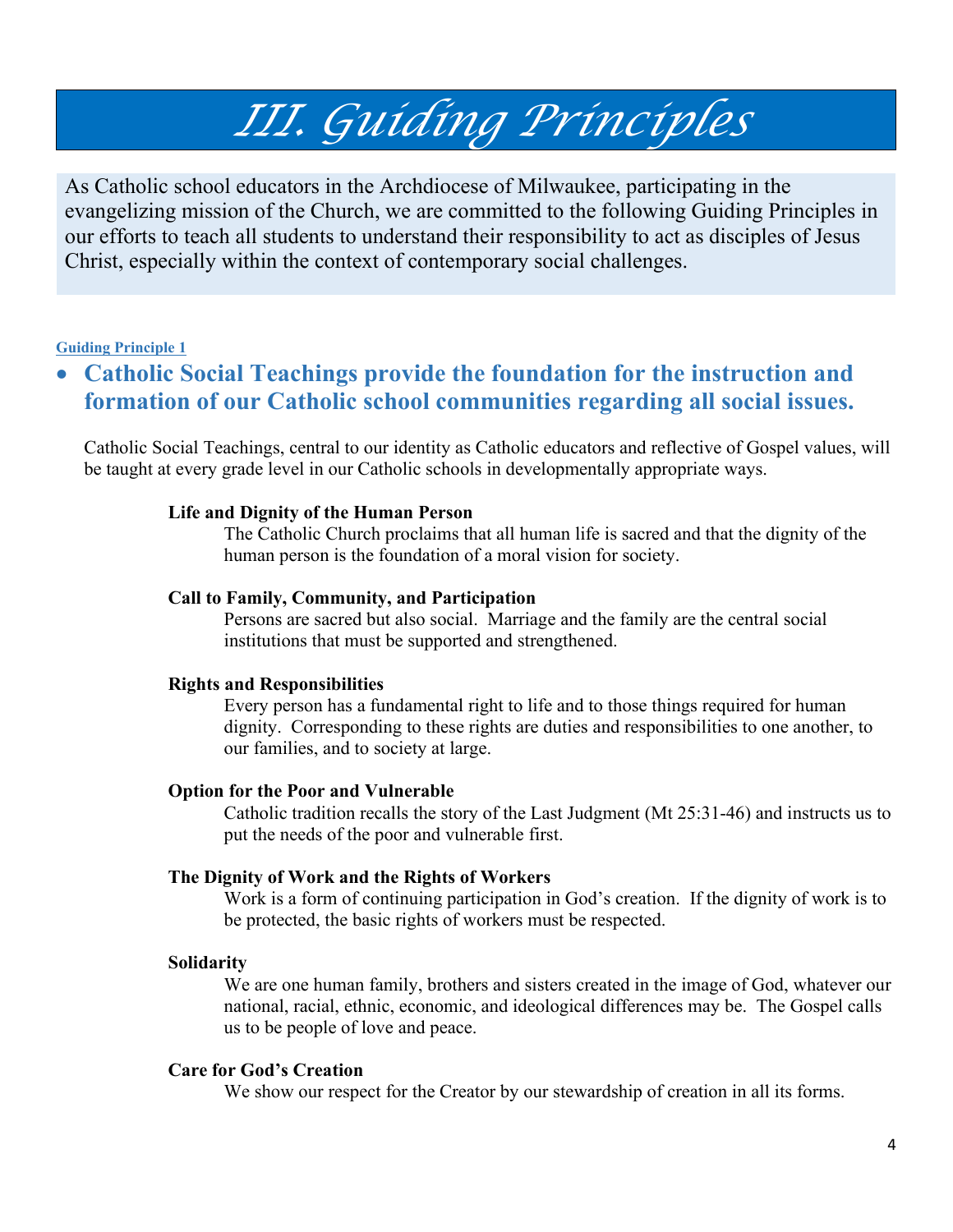#### **Guiding Principle 2**

### • **Catholic schools participate directly in the evangelizing mission of the Church and, as such, are called to "make disciples of all nations" (Mt 28:19).**

Catholic schools in the Archdiocese of Milwaukee will welcome and be accessible to students of all backgrounds, abilities, and academic goals.

#### **Guiding Principle 3**

### • **As central to their mission, Catholic schools will educate the whole student by effectively integrating faith, culture, and life.**

Students will be formed as authentic disciples of Jesus Christ, known by the ways in which they put their faith into action. With a Catholic worldview developed in all areas of school programming, they will be given the tools to make good decisions which will benefit themselves and others in this world, with eyes also fixed on the world to come. They will learn to not simply accept culture as it is, or reject it out of hand, but rather to transform it with faith-filled attitudes and actions.

#### **Guiding Principle 4**

### • **Catholic schools will teach and model the essence of Catholic social action: love for God and neighbor (Mt 22:34-40).**

Catholic schools are communities based on cooperation between educators and families, bishops, and the larger Church. It is always within community that we grow. At the heart of the Catholic school community are the profound interactions between educators and their students which teach them, by word and example, to be effective communicators, compassionate problem-solvers, responsible citizens, reflective moral decision-makers, and disciples known by their ability to sacrifice, forgive, and serve. All instruction and formation toward these goals will be supported by the Gospel, the teachings of the Church, and active participation in the sacraments and other opportunities for prayer.

#### **Guiding Principle 5**

### • **Respect for all people will be a fundamental expectation for every member of our Catholic school communities.**

Catholic school students, teachers, leaders, staff, and parents will be committed to the belief that every human being, from conception until natural death, is created in the image of God, redeemed by Jesus Christ, and intrinsically worthy of respect. All words, actions, teachings, and decisions in our Catholic school communities will be consistent with this fundamental expectation of respect.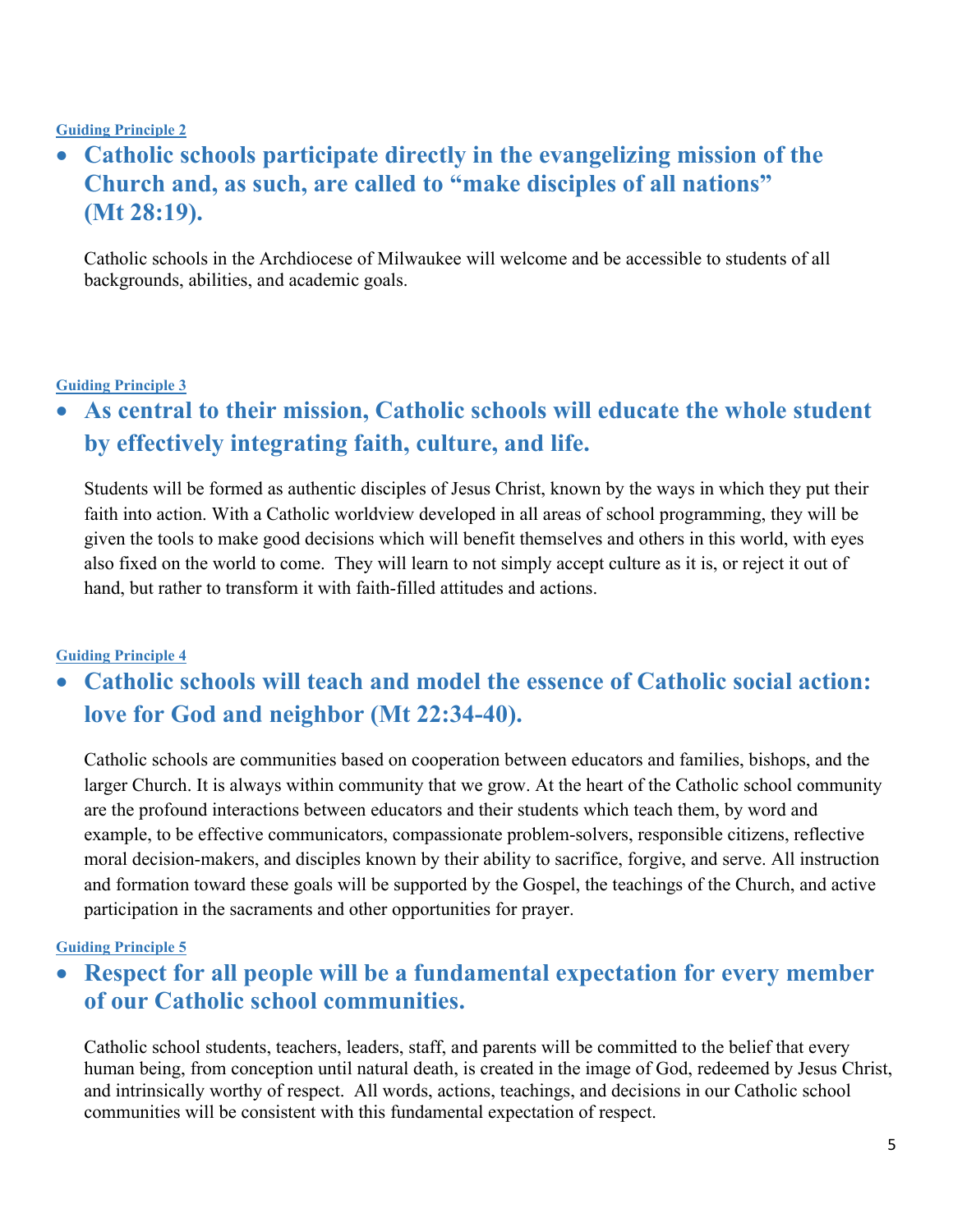# *IV. Catholic Theological Response to Contemporary Challenges Facing Catholic Schools*

# **A. Cultural Challenges**

#### **Overview of Challenges for Catholic Schools**

While contemporary society often exalts individualism, the Catholic tradition teaches that human beings achieve fulfillment in community and that culture should be subordinated to the integral perfection of the human person. Catholic schools preach the truth of the Gospel and promote a culture of peace often in opposition to the greater culture. We believe that every human being, from conception until natural death, is created in the image of God, redeemed by Jesus Christ, and intrinsically worthy of respect. In asserting the dignity of the human person, Catholic educators strive to inspire students to work for social justice and human solidarity. Essential to this effort are educational programs and experiences that help students to reflect on cultural challenges in light of the Gospel. Catholic schools are uniquely positioned to develop students' global awareness, foster their desire for social and cultural engagement, and challenge students to use their gifts to benefit society. Catholic schools educate the whole student by effectively integrating faith, culture, and life.

### **Catholic Theological Response**

51. "All human activity takes place within a culture and interacts with culture. For an adequate formation of a culture, the involvement of the whole man is required, whereby he exercises his creativity, intelligence, and knowledge of the world and of people. Furthermore, he displays his capacity for self-control, personal sacrifice, solidarity and readiness to promote the common good. Thus the first and most important task is accomplished within man's heart. The way in which he is involved in building his own future depends on the understanding he has of himself and of his own destiny. It is on this level that *the Church's specific and decisive contribution to true culture* is to be found. The Church promotes those aspects of human behaviour which favour a true culture of peace, as opposed to models in which the individual is lost in the crowd, in which the role of his initiative and freedom is neglected, and in which his greatness is posited in the arts of conflict and war. The Church renders this service to human society *by preaching the truth about the creation of the world*, which God has placed in human hands so that people may make it fruitful and more perfect through their work; and *by preaching the truth about the Redemption,* whereby the Son of God has saved mankind and at the same time has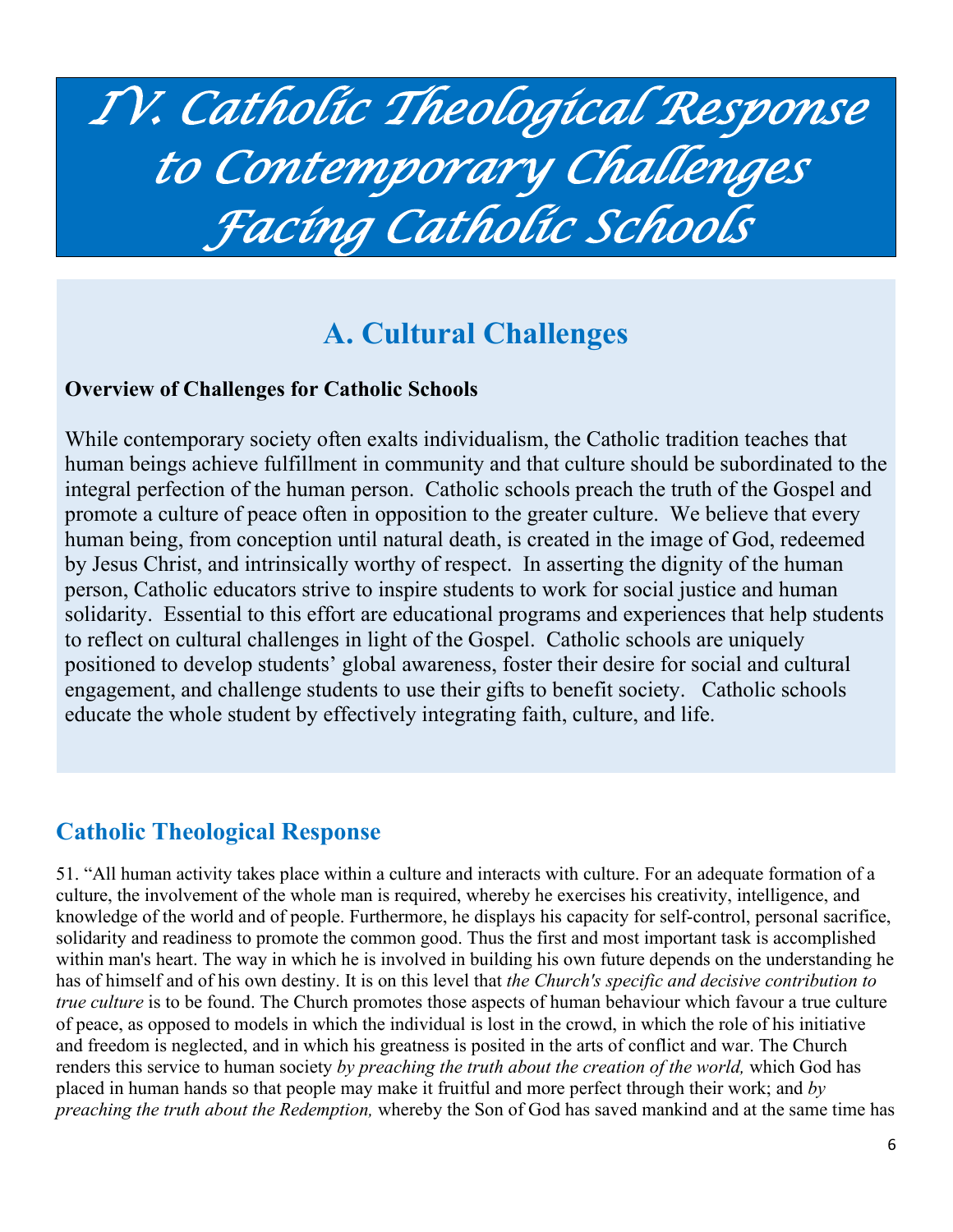united all people, making them responsible for one another. Sacred Scripture continually speaks to us of an active commitment to our neighbour and demands of us a shared responsibility for all of humanity."  $\frac{1}{1}$  $\frac{1}{1}$  $\frac{1}{1}$ 

59. "...The Church recalls to the mind of all that culture is to be subordinated to the integral perfection of the human person, to the good of the community and of the whole society. Therefore it is necessary to develop the human faculties in such a way that there results a growth of the faculty of admiration, of intuition, of contemplation, of making personal judgment, of developing a religious, moral and social sense." <sup>[2](#page-6-1)</sup>

62. "Although the Church has contributed much to the development of culture, experience shows that, for circumstantial reasons, it is sometimes difficult to harmonize culture with Christian teaching. These difficulties do not necessarily harm the life of faith, rather they can stimulate the mind to a deeper and more accurate understanding of the faith."<sup>[3](#page-6-2)</sup>

116. "The history of the Church shows that Christianity does not have simply one cultural expression, but rather, 'remaining completely true to itself, with unswerving fidelity to the proclamation of the Gospel and the tradition of the Church, it will also reflect the different faces of the cultures and peoples in which it is received and takes root'.[88] In the diversity of peoples who experience the gift of God, each in accordance with its own culture, the Church expresses her genuine catholicity and shows forth the 'beauty of her varied face'." <sup>[4](#page-6-3)</sup>

20. "In order to build the civilization of love, dialogue between cultures must work to overcome all ethnocentric selfishness and make it possible to combine regard for one's own identity with understanding of others and respect for diversity. Fundamental in this respect is the *responsibility of education*. Education must make

<span id="page-6-1"></span><sup>2</sup> *Pastoral constitution on the church in the modern word-gaudium et spes*. Vatican. (n.d.). https://www.vatican.va/archive/hist\_councils/ii\_vatican\_council/documents/vatii cons 19651207 gaudium-et-spes en.html.

<span id="page-6-2"></span><sup>3</sup> Op.cit.

<span id="page-6-3"></span><sup>4</sup> *Evangelii Gaudium : Apostolic EXHORTATION on the proclamation of the gospel in today's WORLD (24 NOVEMBER 2013): Francis*. Evangelii Gaudium : Apostolic Exhortation on the Proclamation of the Gospel in Today's World (24 November 2013) | Francis. (2013, November 24). https://www.vatican.va/content/francesco/en/apost\_exhortations/documents/papa-francesco\_esortazioneap\_20131124\_evangelii-gaudium.html.

<span id="page-6-0"></span><sup>1</sup> *Centesimus annus (1 MAY 1991): John Paul II*. Centesimus Annus (1 May 1991) | John Paul II. (1991, May 1). https://www.vatican.va/content/john-paul-ii/en/encyclicals/documents/hf\_jpii enc 01051991 centesimus-annus.html.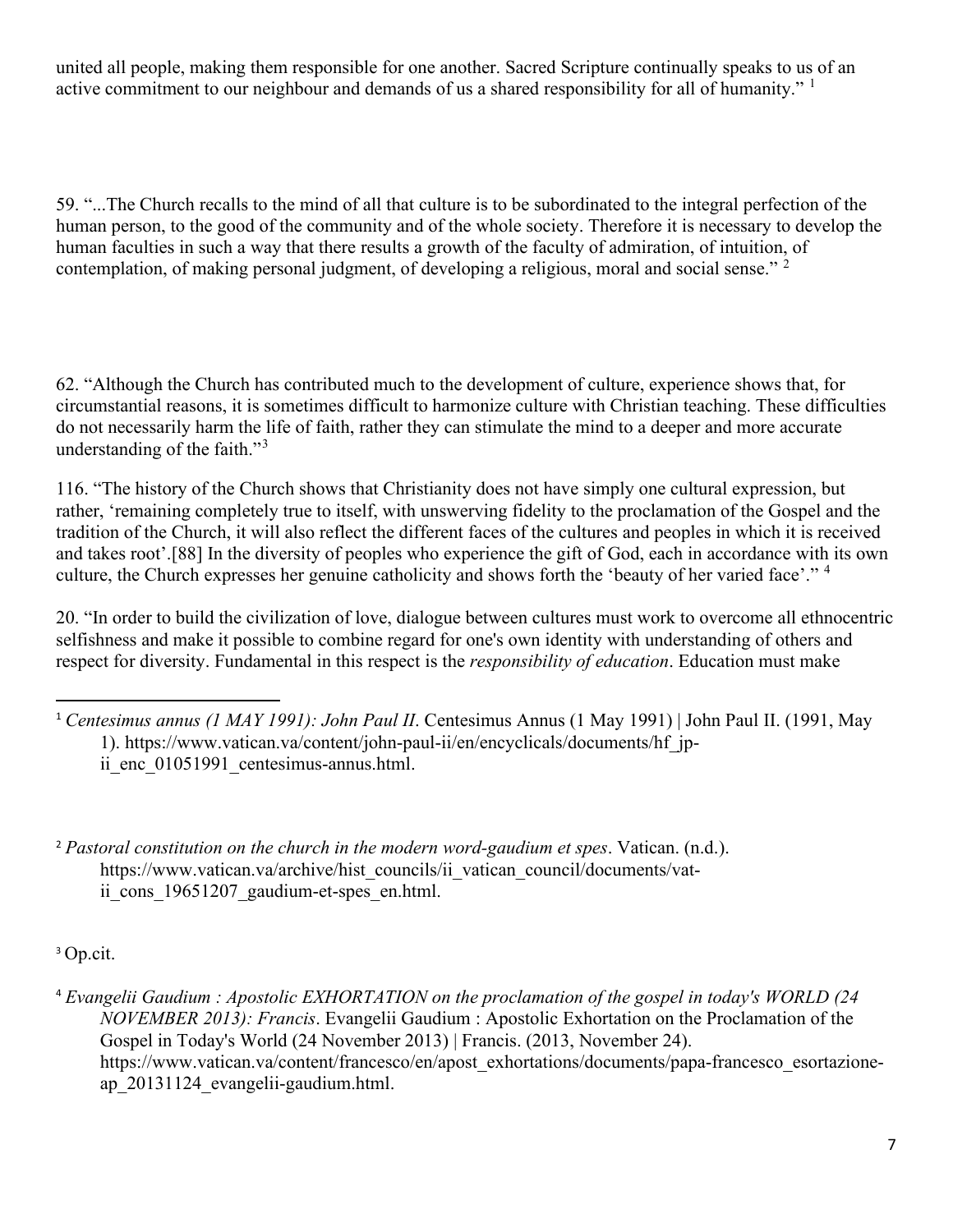students aware of their own roots and provide points of reference which allow them to define their own personal place in the world. At the same time, it must be committed to teaching respect for other cultures. There is a need to look beyond one's immediate personal experience and accept differences, discovering the richness to be found in other people's history and in their values.

Knowledge of other cultures, acquired with an appropriate critical sense and within a solid ethical framework, leads to a deeper awareness of the values and limitations within one's own culture, and at the same time it reveals the existence of a patrimony that is common to the whole of humanity. Thanks precisely to this broadening of horizons, *education has a particular role to play in building a more united and peaceful world*. It can help to affirm that integral humanism, open to life's ethical and religious dimension, which appreciates the importance of understanding and showing esteem for other cultures and the spiritual values present in them."[5](#page-7-0)

<span id="page-7-0"></span><sup>5</sup> Pope John Paul II. (2001, January 1). *Dialogue between Cultures for a Civilization of Love and Peace*. Message of His Holiness Pope John Paul II for the Celebration of the World Day of Peace. Retrieved from https://www.vatican.va/content/john-paul-ii/en/messages/peace/documents/hf\_jpii mes 20001208 xxxiv-world-day-for-peace.html.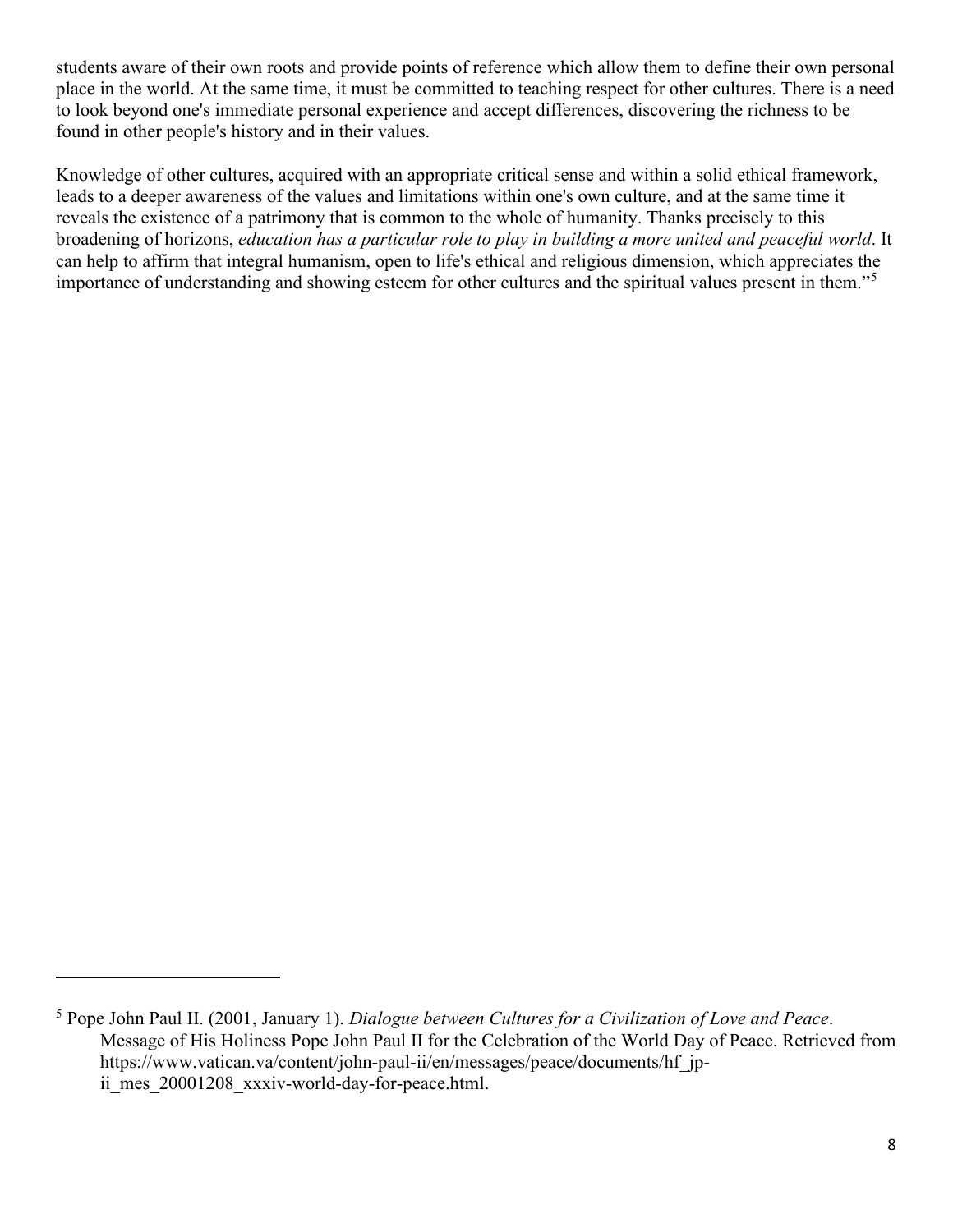# **B. Racism Challenges**

#### **Overview of Challenges for Catholic Schools**

Our Church teaches that racism is a sin that divides the human family and violates the fundamental human dignity of the Children of God. The existence of racism in our world requires Catholic schools to respond with action and with love for our neighbor. As all human life is sacred and created in the image of God, Catholics reject racist ideas, personal acts of racism, and systemic racism found in social structures that perpetuate injustice. Thus, Catholic schools provide a safe and loving environment rich in resources for helping students understand and appreciate their own inherent dignity and that of all people. As students encounter Jesus, they learn to love as Jesus loves. Catholic educators teach and model the essence of Catholic social action: love for God and neighbor.

### **Catholic Theological Response**

"Racism is a sin; a sin that divides the human family, blots out the image of God among specific members of that family, and violates the fundamental human dignity of those called to be children of the same Father. Racism is the sin that says some human beings are inherently superior and others essentially inferior because of races. It is the sin that makes racial characteristics the determining factor for the exercise of human rights. It mocks the words of Jesus: 'Treat others the way you would have them treat you.' Indeed, racism is more than a disregard for the words of Jesus; it is a denial of the truth of the dignity of each human being revealed by the mystery of the Incarnation." <sup>[6](#page-8-0)</sup>

The new forms of racism must be brought face-to-face with the figure of Christ. It is Christ's word that is the judgment on this world; it is Christ's cross that is the measure of our response; and it is Christ's face that is the composite of all persons but in a most significant way of today's poor, today's marginal people, today's minorities.<sup>[7](#page-8-1)</sup>

John Paul II in turn reaffirmed: 'Man's creation by God `in his own image' confers upon every human person an eminent dignity; it also postulates the fundamental equality of all human beings. For the Church, this equality, which is rooted in man's being, acquires the dimension of an altogether special brotherhood through the Incarnation of the Son of God.... In the Redemption effected by Jesus Christ the Church sees a further basis

<span id="page-8-1"></span><span id="page-8-0"></span><sup>6</sup> U.S. Catholic Bishops. (1979). *Brothers and sisters to us*. USCCB. https://www.usccb.org/committees/africanamerican-affairs/brothers-and-sisters-us.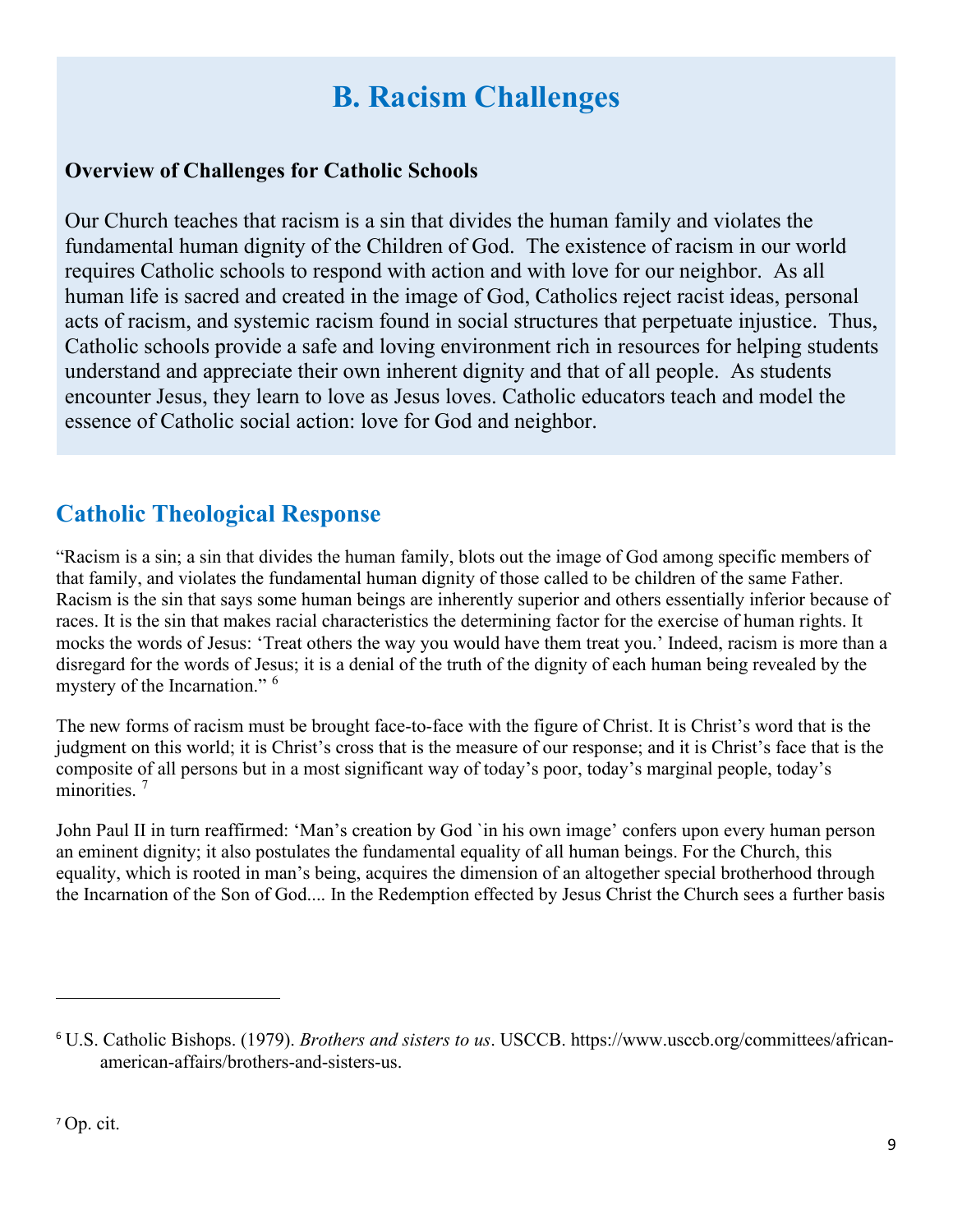of the rights and duties of the human person. Hence every form of discrimination based on race...is absolutely unacceptable'." <sup>[8](#page-9-0)</sup>

"Equality does not mean uniformity. It is important to recognize the diversity and complementarity of one another's cultural riches and moral qualities. Equality of treatment therefore implies a certain recognition of differences which minorities themselves demand in order to develop according to their own specific characteristics, in respect for others and for the common good of society and the world community. No human group, however, can boast of having a natural superiority over others, or of exercising any discrimination that affects the basic rights of the person." [9](#page-9-1)

"To press forward without fear means "to walk humbly with God" in rebuilding our relationships, healing our communities, and working to shape our policies and institutions toward the good of all, as missionary disciples. Evangelization, which is the work of the Church, "means not only preaching but witnessing; not only conversion but renewal; not only entry into the community but the building up of the community."31 Racism is a moral problem that requires a moral remedy—a transformation of the human heart—that impels us to act. The power of this type of transformation will be a strong catalyst in eliminating those injustices that impinge on human dignity. As Christians, we know this to be true, for with "God all things are possible" (Mt 19:26)."<sup>[10](#page-9-2)</sup>

"To work at ending racism, we need to engage the world and encounter others—to see, maybe for the first time, those who are on the peripheries of our own limited view. Knowing that the Lord has taken the divine initiative by loving us first, we can boldly go forward, reaching out to others. We must invite into dialogue those we ordinarily would not seek out. We must work to form relationships with those we might regularly try to avoid. This demands that we go beyond ourselves, opening our minds and hearts to value and respect the experiences of those who have been harmed by the evil of racism. Love also requires us to invite a change of heart in those who may be dismissive of other's experiences or whose hearts may be hardened by prejudice or racism. Only by forging authentic relationships can we truly see each other as Christ sees us. Love should then move us to take what we learn from our encounters and examine where society continues to fail our brothers and sisters, or where it perpetuates inequity, and seek to address those problems." <sup>[11](#page-9-3)</sup>

https://www.vatican.va/roman\_curia/pontifical\_councils/justpeace/documents/rc\_pc\_justpeace\_doc\_2001 0829\_comunicato-razzismo\_en.html.

<span id="page-9-3"></span><span id="page-9-2"></span> $10$  U. S. Catholic Bishops. (2018, November). Open Wide Our Hearts: The Enduring Call to Love - A Pastoral Letter Against Racism. Retrieved from https://www.usccb.org/issues-and-action/human-life-anddignity/racism/upload/open-wide-our-hearts.pdf.

<span id="page-9-0"></span><sup>8</sup> Op. cit.

<span id="page-9-1"></span><sup>9</sup> Contribution to world conference against racism, racial discrimination, xenophobia and related intolerance. 1989.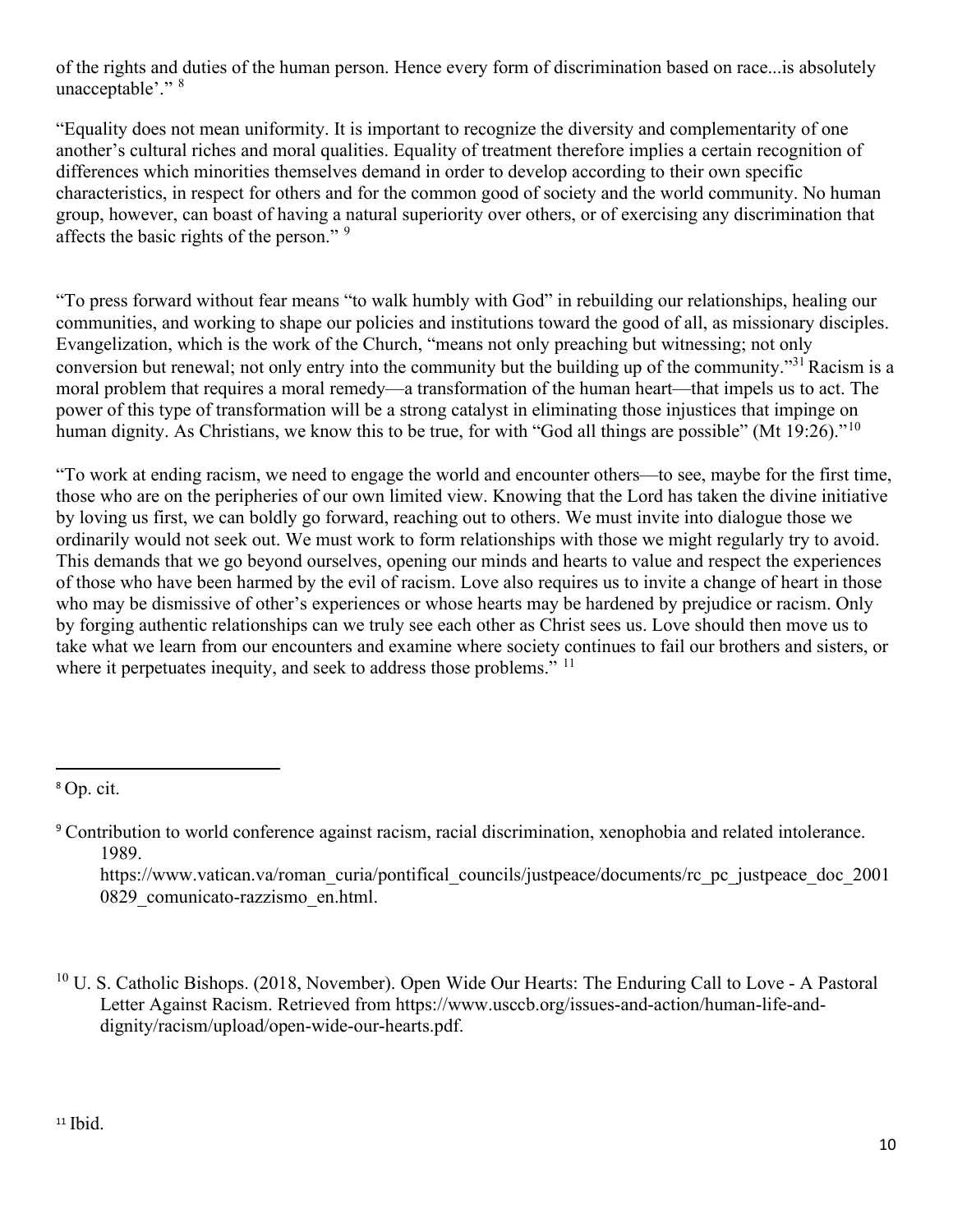"Finally, too often racism comes in the form of the sin of omission, when individuals, communities, and even churches remain silent and fail to act against racial injustice when it is encountered."<sup>[12](#page-10-0)</sup>

"Love compels each of us to resist racism courageously. It requires us to reach out generously to the victims of this evil, to assist the conversion needed in those who still harbor racism, and to begin to change policies and structures that allow racism to persist. Overcoming racism is a demand of justice, but because Christian love transcends justice, the end of racism will mean that our community will bear fruit beyond simply the fair treatment of all."<sup>[13](#page-10-1)</sup>

"Racism can often be found in our hearts—in many cases placed there unwillingly or unknowingly by our upbringing and culture. As such, it can lead to thoughts and actions that we do not even see as racist, but nonetheless flow from the same prejudicial root. Consciously or subconsciously, this attitude of superiority can be seen in how certain groups of people are vilified, called criminals, or are perceived as being unable to contribute to society, even unworthy of its benefits. Racism can also be institutional, when practices or traditions are upheld that treat certain groups of people unjustly."[14](#page-10-2)

<span id="page-10-0"></span> $12$  Ibid

<span id="page-10-1"></span><sup>13</sup> Ibid

<span id="page-10-2"></span><sup>14</sup> Ibid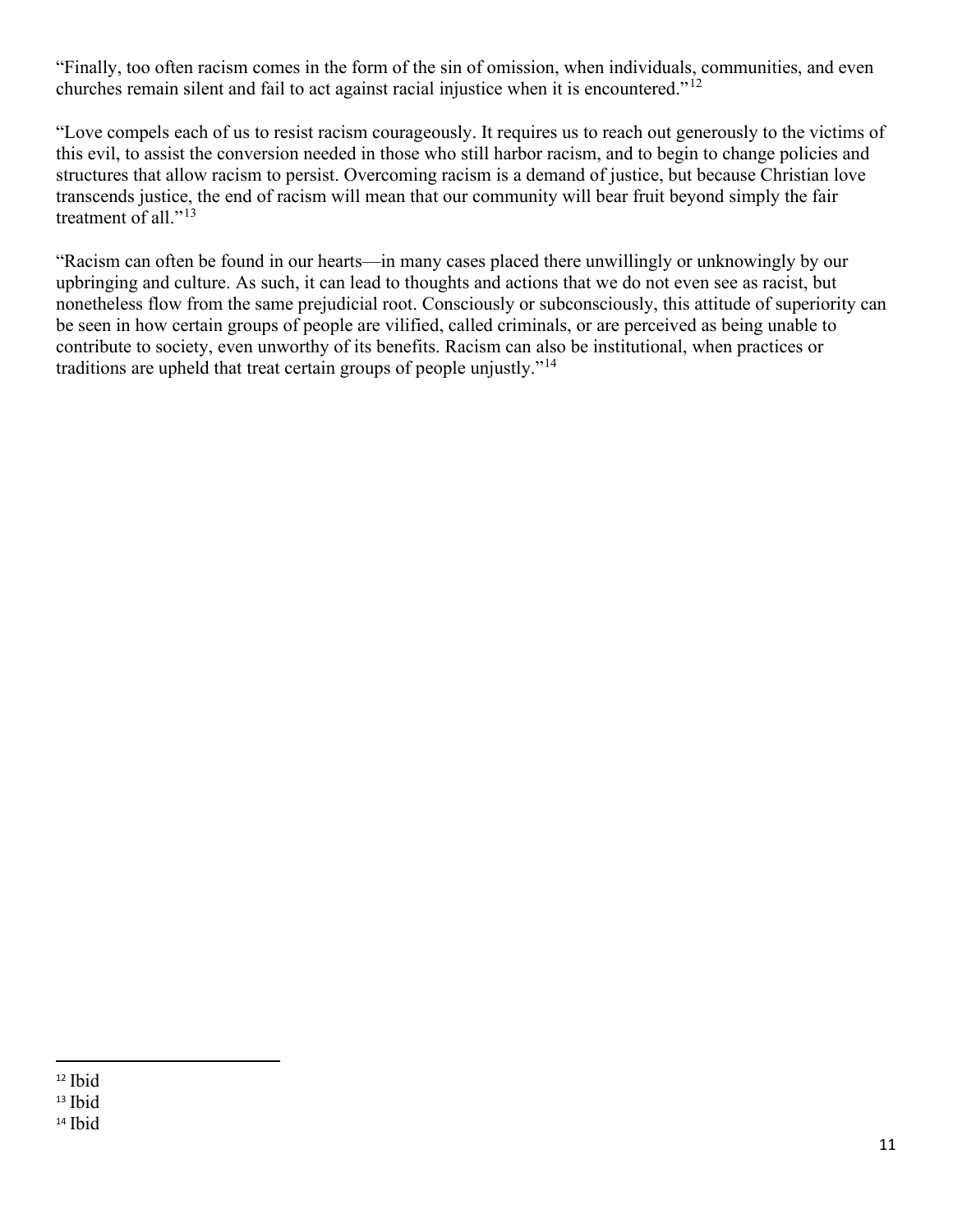# **C. Challenge of Civic Participation for the Common Good**

#### **Overview of Challenges for Catholic Schools**

Contemporary political dialogue has become more contentious and polarized. This divisive approach to political discourse has influenced all aspects of society, including Catholic Schools. The Catholic Church's role in guiding its faithful into active political life is to instruct and illuminate the consciences of the faithful, so that their actions may promote the dignity of all human persons and enhance the common good. Catholic schools are called to equip our students with the knowledge, understanding, and skills to interpret and respond to contemporary social circumstances in light of the Gospel and the truth of our Catholic Church and Tradition. Catholic schools, while respecting the human dignity of every person, realize that not all points of view are equally valid, and therefore place a high value on the development of conscience, positive communication skills, reflection, negotiation and problem solving in the context of a Catholic faith. Catholic schools form faithful citizens who act with courage to build common ground and make peace even in deeply fractured communities.

### **Catholic Theological Response**

73. "There is no better way to establish political life on a truly human basis than by fostering an inward sense of justice and kindliness, and of service to the common good, and by strengthening basic convictions as to the true nature of the political community and the aim, right exercise, and sphere of action of public authority. The political community exists, consequently, for the sake of the common good, in which it finds its full justification and significance, and the source of its inherent legitimacy."<sup>[15](#page-11-0)</sup>

75. "All Christians must be aware of their own specific vocation within the political community. It is for them to give an example by their sense of responsibility and their service of the common good. In this way they are to demonstrate concretely how authority can be compatible with freedom, personal initiative with the solidarity of the whole social organism, and the advantages of unity with fruitful diversity. They must recognize the legitimacy of different opinions with regard to temporal solutions, and respect citizens, who, even as a group, defend their points of view by honest methods. Political parties, for their part, must promote those things which

<span id="page-11-0"></span><sup>15</sup> *Pastoral constitution on the church in the modern word-gaudium et spes*. Vatican. (n.d.). https://www.vatican.va/archive/hist\_councils/ii\_vatican\_council/documents/vat-ii\_cons\_19651207\_gaudium-etspes en.html.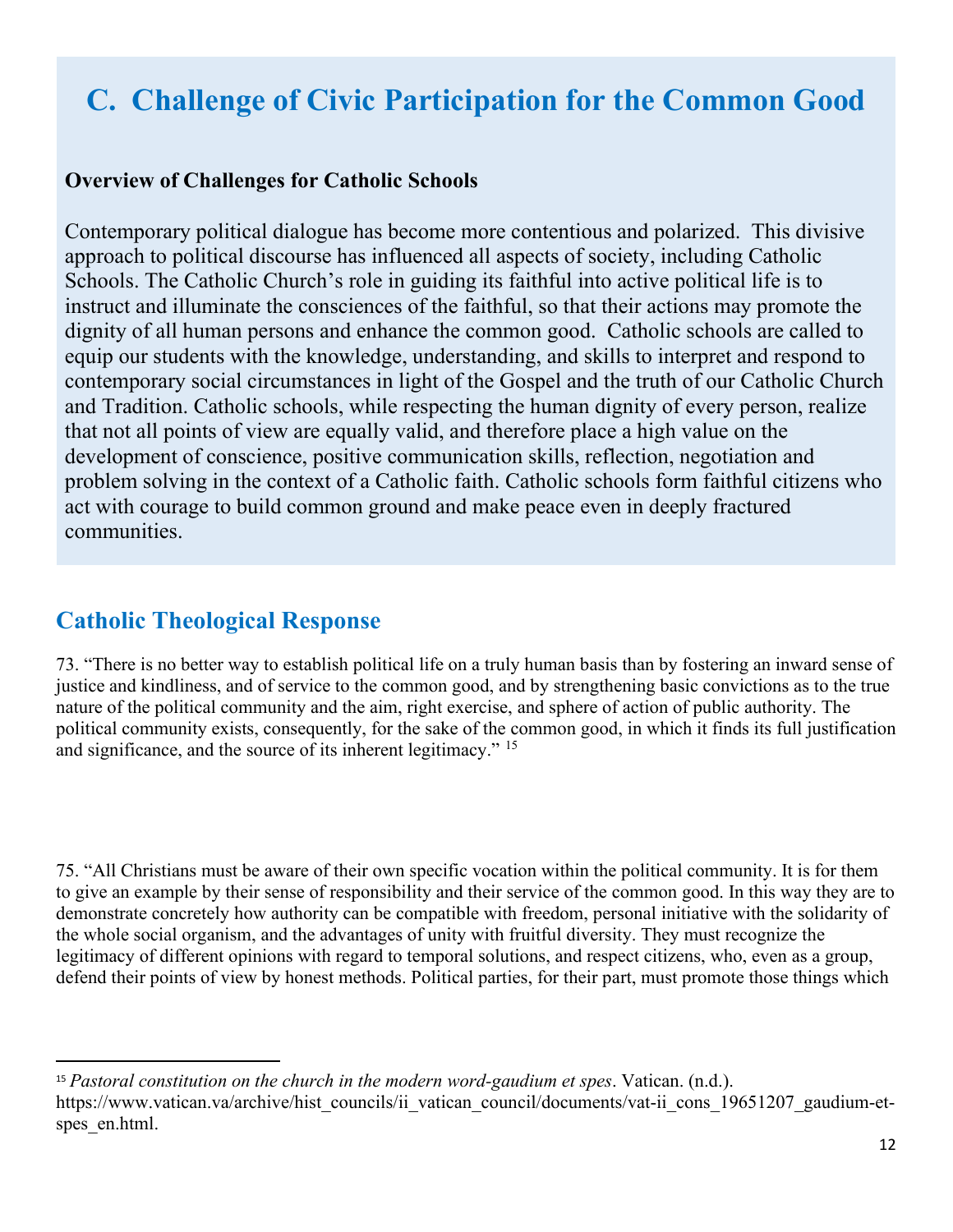in their judgement are required for the common good; it is never allowable to give their interests priority over the common good."  $16$ 

76. "The Church, by reason of her role and competence, is not identified in any way with the political community nor bound to any political system. She is at once a sign and a safeguard of the transcendent character of the human person."<sup>[17](#page-12-1)</sup>

4. "In this context, it must be noted also that a well-formed Christian conscience does not permit one to vote for a political program or an individual law which contradicts the fundamental contents of faith and morals. The Christian faith is an integral unity, and thus it is incoherent to isolate some particular element to the detriment of the whole of Catholic doctrine. A political commitment to a single isolated aspect of the Church's social doctrine does not exhaust one's responsibility towards the common good."[18](#page-12-2)

6. "The Church's Magisterium does not wish to exercise political power or eliminate the freedom of opinion of Catholics regarding contingent questions. Instead, it intends – as is its proper function – to instruct and illuminate the consciences of the faithful, particularly those involved in political life, so that their actions may always serve the integral promotion of the human person and the common good. Living and acting in conformity with one's own conscience on questions of politics is not slavish acceptance of positions alien to politics or some kind of confessionalism, but rather the way in which Christians offer their concrete contribution so that, through political life, society will become more just and more consistent with the dignity of the human person."  $^{19}$  $^{19}$  $^{19}$ 

<span id="page-12-0"></span><sup>16</sup> Op. cit.

<span id="page-12-1"></span><sup>17</sup> Op. cit.

<span id="page-12-3"></span> $19$  Op. cit.

<span id="page-12-2"></span><sup>&</sup>lt;sup>18</sup> Doctrinal note on some questions regarding the participation of Catholics in political life. Vatican. 2002. https://www.vatican.va/roman\_curia/congregations/cfaith/documents/rc\_con\_cfaith\_doc\_20021124\_politica\_en .html.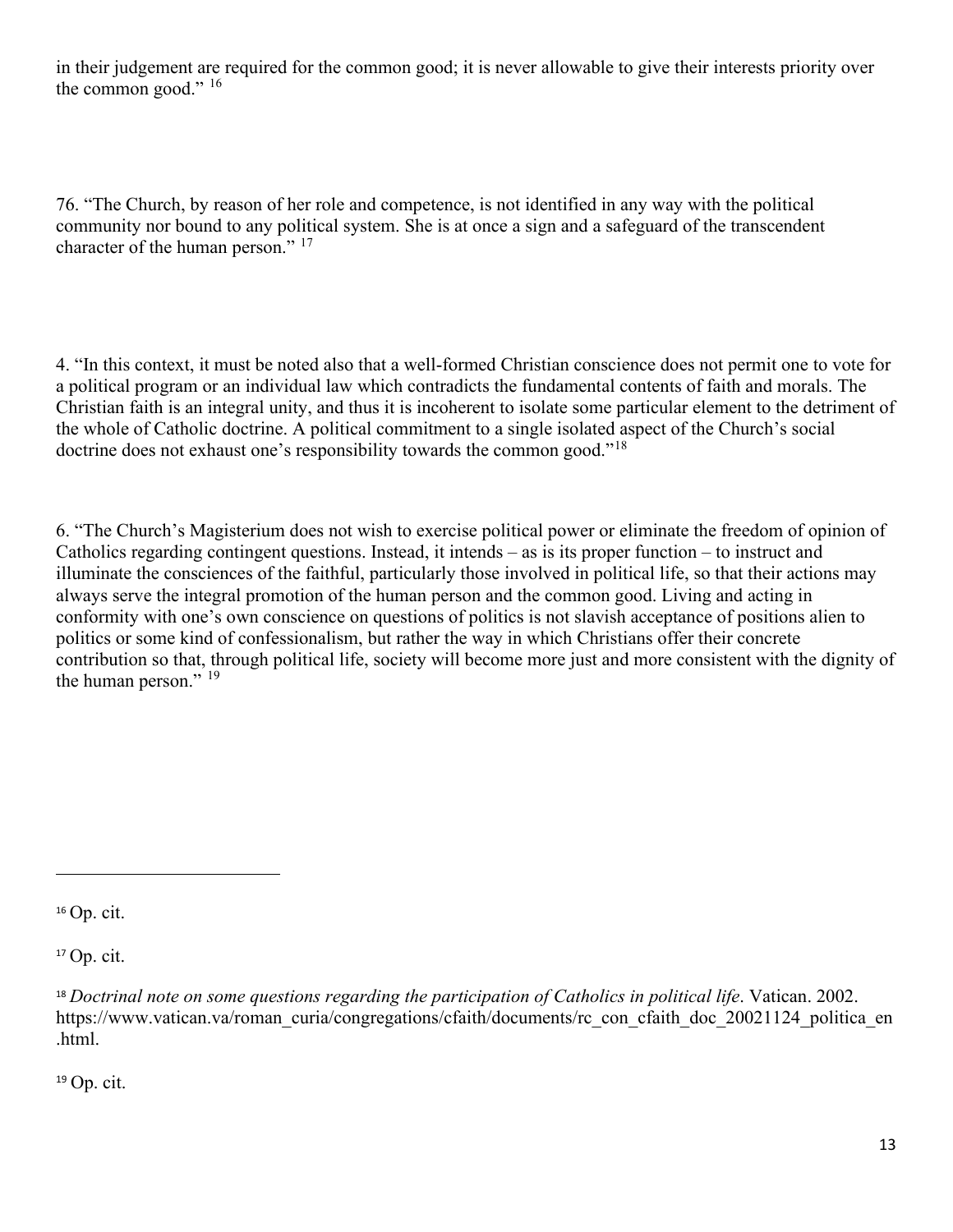# **D. Economic Challenges**

#### **Overview of Challenges for Catholic Schools**

The dignity of the human person, realized in community with others, is the criterion against which all aspects of economic life is measured. The Church teaches that we all are responsible to one another, to our families, and to society at large and instructs us to put the needs of the poor and vulnerable first. If all persons are to be recognized as members of the human community, then the community has an obligation to help fulfill those basic needs. As we are meant to love God with our whole being, which overflows into love of neighbor, Catholic schools should be accessible to students of all backgrounds, abilities, and academic goals. Catholic education shall reflect the Church's preferential engagement with Christ, found always dwelling with society's poor and underserved.

### **Catholic Theological Response**

28. "The basis for all that the Church believes about the moral dimensions of economic life is its vision of the transcendent worth—the sacredness—of human beings. *The dignity of the human person, realized in community with others, is the criterion against which all aspects of economic life must be measured.*(1) All human beings, therefore, are ends to be served by the institutions that make up the economy, not means to be exploited for more narrowly defined goals. Human personhood must be respected with a reverence that is religious. When we deal with each other, we should do so with the sense of awe that arises in the presence of something holy and sacred. For that is what human beings are: we are created in the image of God (Gn 1:27). Similarly, all economic institutions must support the bonds of community and solidarity that are essential to the dignity of persons. Wherever our economic arrangements fail to conform to the demands of human dignity lived in community, they must be questioned and transformed. These convictions have a biblical basis." <sup>[20](#page-13-0)</sup>

70. "*Distributive justice requires that the allocation of income, wealth, and power in society be evaluated in light of its effects on persons whose basic material needs are unmet*. The Second Vatican Council stated: 'The right to have a share of earthly goods sufficient for oneself and one's family belongs to everyone. The fathers and doctors of the Church held this view, teaching that we are obliged to come to the relief of the poor and to do so not merely out of our superfluous goods.'(26) Minimum material resources are an absolute necessity for

<span id="page-13-0"></span><sup>20</sup> U. S. Catholic Bishops. (1986). *Economic Justice for All: Pastoral Letter on Catholic Social Teaching and the U.S. Economy* . https://www.usccb.org/upload/economic justice for all.pdf.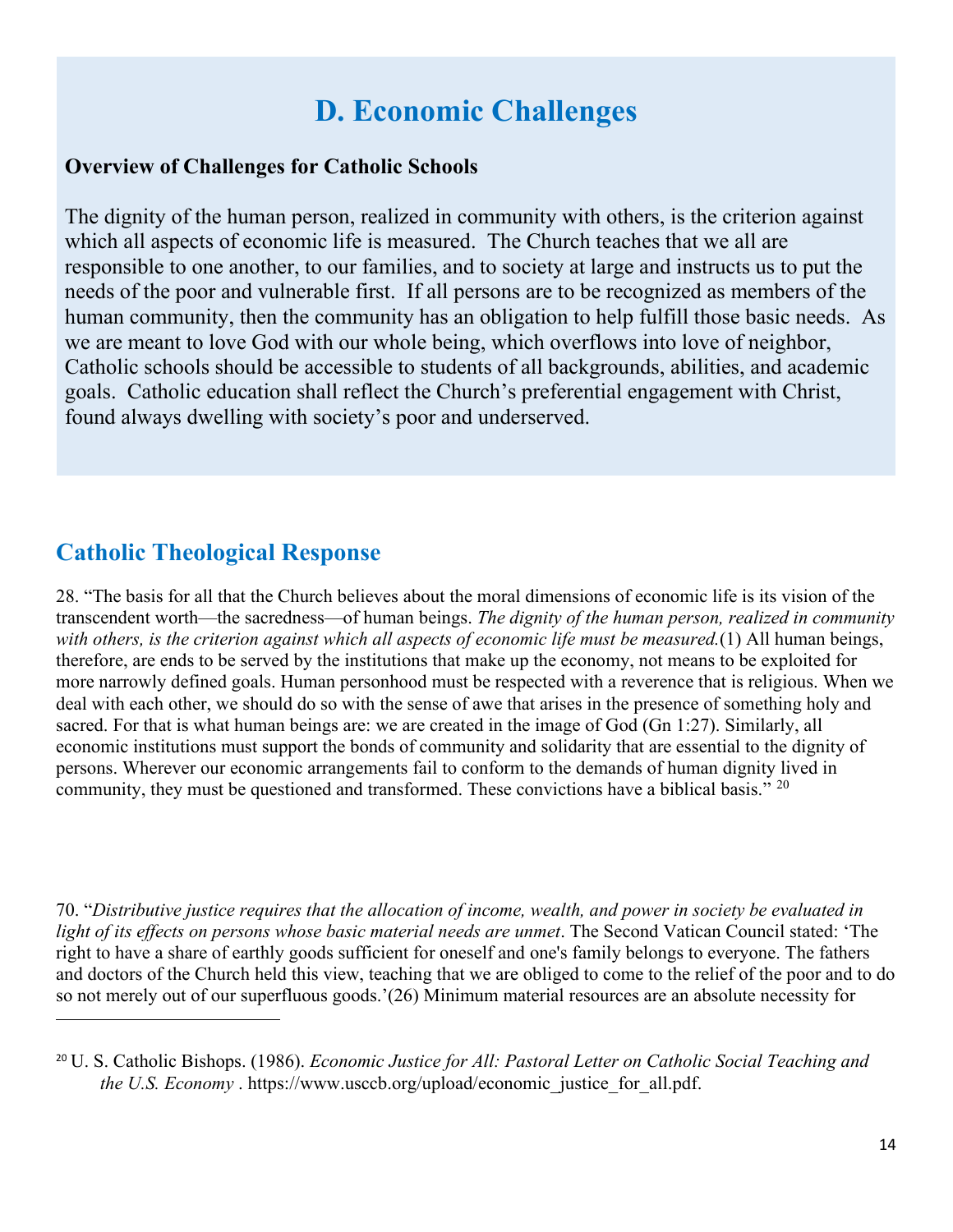human life. If persons are to be recognized as members of the human community, then the community has an obligation to help fulfill these basic needs unless an absolute scarcity of resources makes this strictly impossible." $^{21}$  $^{21}$  $^{21}$ 

90. "*The fulfillment of the basic needs of the poor is of the highest priority*. Personal decisions, policies of private and public bodies, and power relationships must all be evaluated by their effects on those who lack the minimum necessities of nutrition, housing, education, and health care. In particular, this principle recognizes that meeting fundamental human needs must come before the fulfillment of desires for luxury consumer goods, for profits not conducive to the common good, and for unnecessary military hardware for  $\cdot$ "  $^{22}$  $^{22}$  $^{22}$ 

91. "*Increasing active participation in economic life by those who are presently excluded or vulnerable is a high social priority*. The human dignity of all is realized when people gain the power to work together to improve their lives, strengthen their families, and contribute to society. Basic justice calls for more than providing help to the poor and other vulnerable members of society. It recognizes the priority of policies and programs that support family life and enhance economic participation through employment and widespread ownership of property. It challenges privileged economic power in favor of the well-being of all. It points to the need to improve the present situation of those unjustly discriminated against in the past. And it has very important implications for both the domestic and the international distribution of power."  $^{23}$  $^{23}$  $^{23}$ 

<span id="page-14-0"></span><sup>21</sup> Op. cit.

<span id="page-14-1"></span><sup>22</sup> Op. cit.

<span id="page-14-2"></span><sup>23</sup> Op. cit.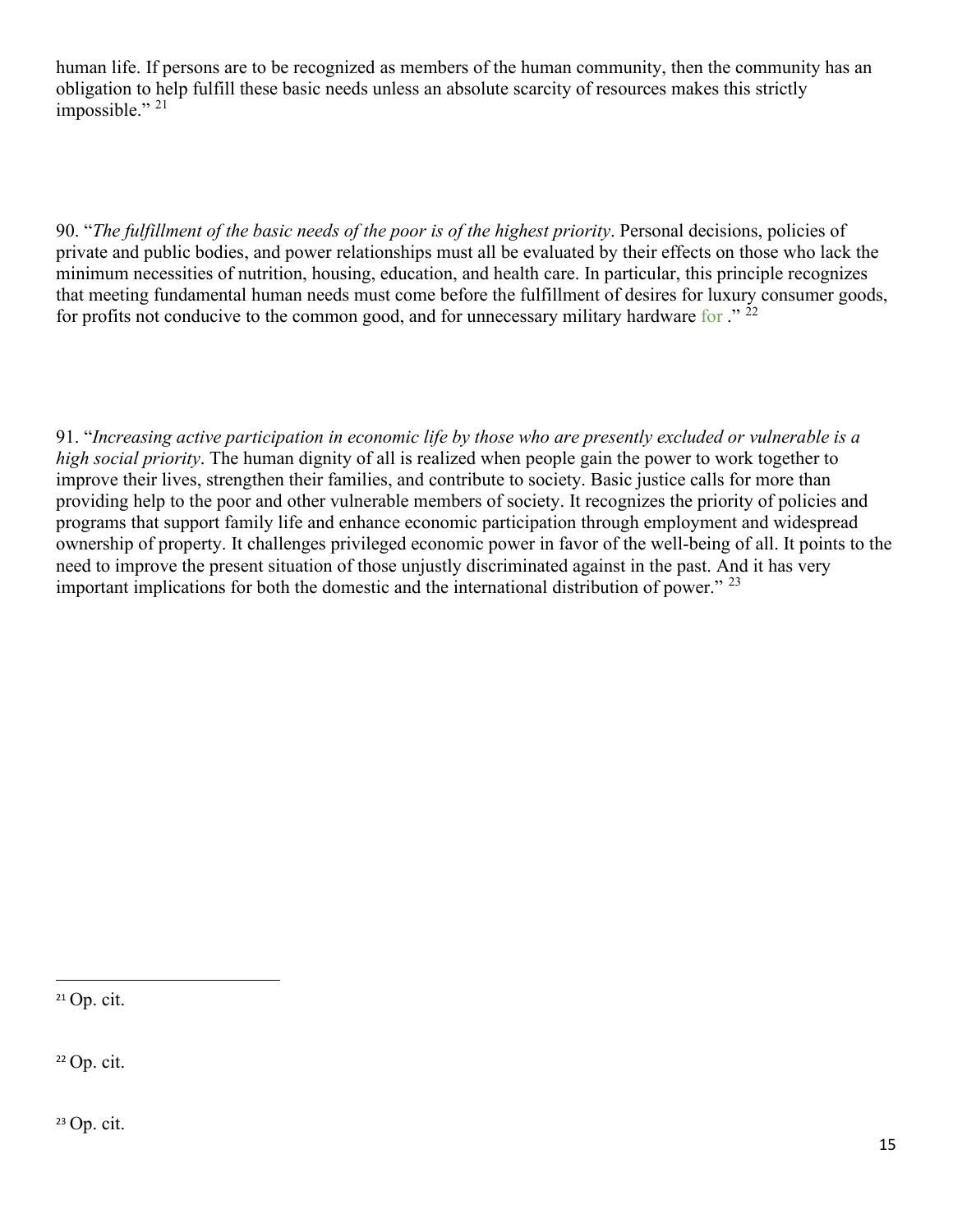*V. Alignment to Archdiocesan Curriculum, Policies, and Accreditation Standards and Benchmarks for Effective Catholic Elementary and Secondary Schools*

# **A. Curriculum and Instructional Effectiveness**

Schools will reflect Catholic Social Teaching across all content areas in response to cultural, racial, political, and economic challenges.

# National Standards and Benchmarks for Effective CATHOLIC SCHOOLS

#### **Standard 2**

An excellent Catholic school adhering to mission provides a rigorous academic program for religious studies and catechesis in the Catholic faith, set within a total academic curriculum that integrates faith, culture, and life.

**Benchmark 2.5** Faculty use the lenses of Scripture and the Catholic intellectual tradition in all subjects to help students think critically and ethically about the world around them.

**Benchmark 2.7** The theory and practice of the Church's social teachings are essential elements of the curriculum.

#### **Standard 7**

An excellent Catholic school has a clearly articulated, rigorous curriculum aligned with relevant standards, 21st century skills, and Gospel values, implemented through effective instruction.

**Benchmark 7.1** The curriculum adheres to appropriate, delineated standards, and is vertically aligned to ensure that every student successfully completes a rigorous and coherent sequence of academic courses based on the standards and rooted in Catholic values.

**Benchmark 7.3** Curriculum and instruction for 21st century learning provide students with the knowledge, understanding and skills to become creative, reflective, literate, critical, and moral evaluators, problem solvers, decision makers, and socially responsible global citizens.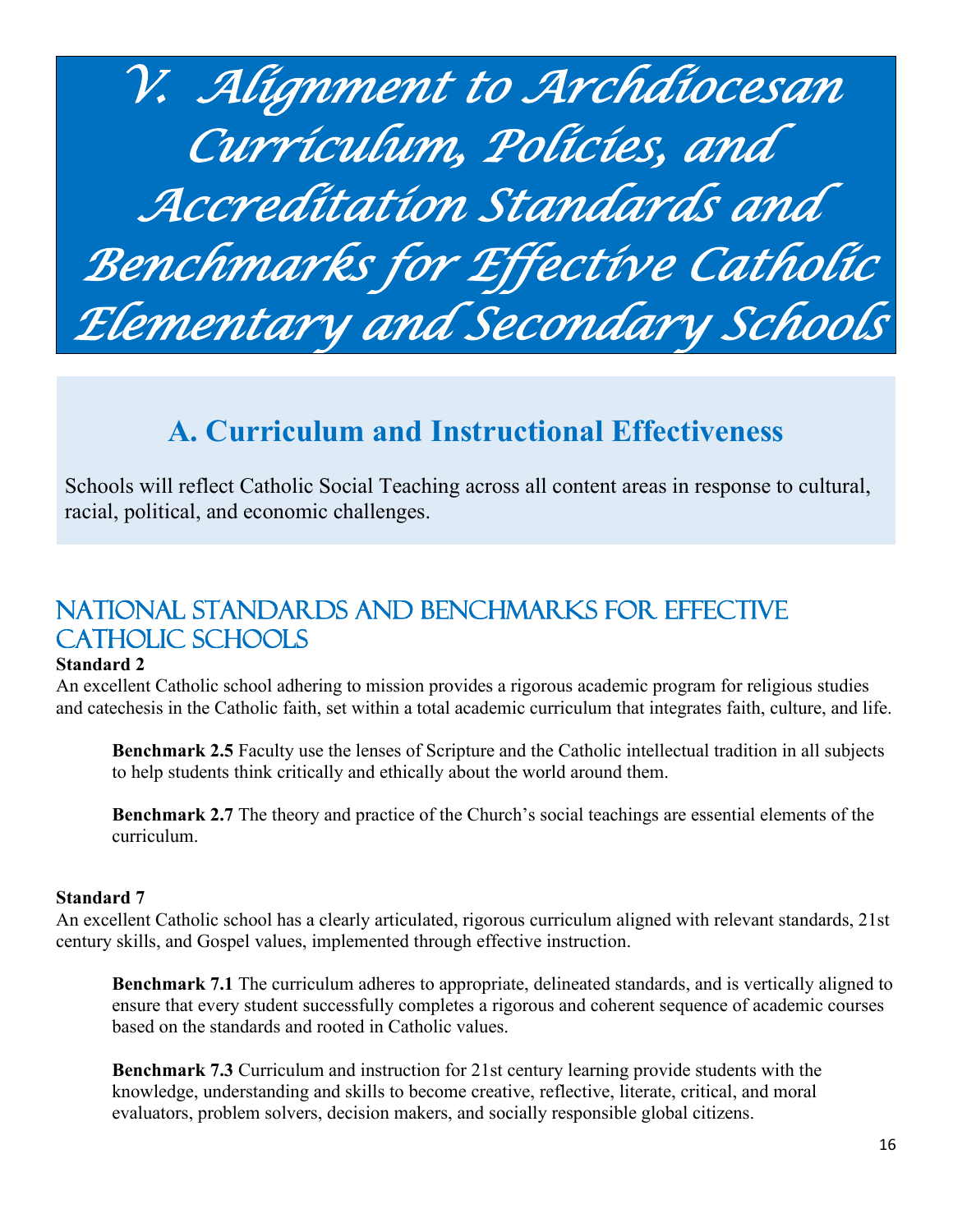# Archdiocese of Milwaukee Office for Schools Policies

#### **Policy 5120: Student Academic Progress**

The progress of each student toward goals adopted by the school will be of central concern to the principal and staff. Student progress will be viewed comprehensively, taking into consideration all aspects of child growth: age, mental ability, personal and social needs, physical development, spiritual growth and faith development, academic achievement, and environmental factors which influence all of these dimensions.

Progress determinations will be based on the philosophical belief that recognizes the worth and dignity of each individual.

Adopted: 11/12/1974; Revised: 9/29/2016

#### **Policy 6131.2: Third-Party Educational Vendors**

A parish/network/school using a Third-Party Vendor for instructional programming must have a written agreement with the Third-Party Vendor that clearly states terms and conditions of the agreement. The Third-Party Vendor must have business or educators' liability insurance. Sexual misconduct coverage should be requested. The signed agreement and proof of insurance must be on file in the school office prior to the program starting.

In addition, the following guidelines must be met:

- Instructional program activity must occur on parish/school campus
- Instructional program activity must occur under the supervision of the pastor/president/principal or designee
- Instructional program activity must be conducted by the vendor or vendor's employee
- All Safe Environment guidelines must be followed:
	- Two adults present (reasonable proximity) at all times
	- Vendor Employee must have Safe Environment Certification (background check, Code of Ethics, etc.)

A parish/network/school using a Third-Party Vendor for instructional programming must develop and publish written program guidelines that include, but are not limited to, the following criteria:

- Person who will provide oversight of the program
- Qualifications of persons who will provide the instruction
- When (dates and times) the program will be offered
- Specific locations (e.g., classrooms) that will be used for the program
- Attendance verification procedure
- Program fees (if applicable)

If the Third Party Vendor is providing instruction beyond the required curriculum, such as band, instrument, or vocal lessons, and there is a student participation fee required, the payment may be made by the student's parent/guardian directly to the Third Party Vendor. This process should be clearly stated in the agreement between the parish/network/school and the Third-Party Vendor and clearly communicated to parents/guardians.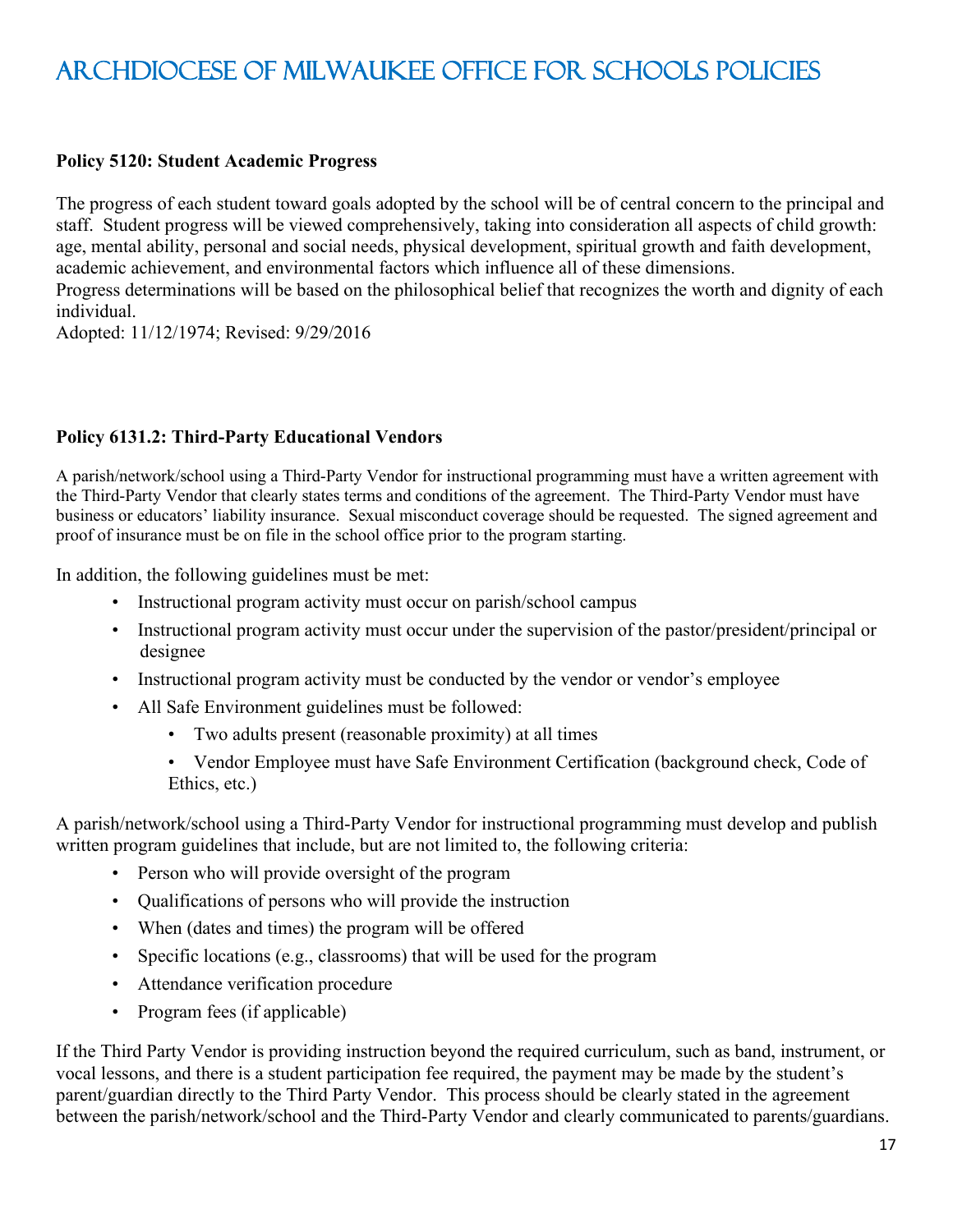*This policy does not apply to Title I services provided to students by the Local Education Agency (Public School District).*

*Athletics and other extra- or co-curricular activities are not covered by this policy.* Adopted: 7/2/2020

#### **Policy 6140: Standards-Based Curriculum, Instruction, and Assessment**

The curriculum for the Archdiocese of Milwaukee adheres to appropriate, delineated standards that are aligned to ensure that every student successfully completes a rigorous and coherent sequence of academic courses based on standards and rooted in Catholic values. (NSBECC Benchmark 7.1)

Curriculum documents are designed to:

- Prioritize standards and integrate the religious, spiritual, moral, and ethical dimensions of learning;
- Identify learning targets to guide decisions on instructional strategies, materials, and resources; and
- Articulate how students will demonstrate their learning.

The school shall provide a wide range of instructional strategies and assessment methods based on the unique needs of each student.

The *Grade Specific Religion Curriculum* and *Family Life Curriculum* have been reviewed and approved by the Archbishop. Schools must adhere to the approved curriculum and resource lists in these areas.

Instructional strategies and materials/resources shall be determined at the school level according to the curriculum being delivered and the needs of the students being served.

Alignment of curriculum, instruction, and assessment shall be documented and monitored to ensure students have the knowledge, understanding, and skills to become creative, reflective, literate, critical, and moral evaluators, problem solvers, decision makers, and socially responsible global citizens. (NSBECC Benchmark 7.3)

Adopted: 3/11/1975; revised: 7/15/2019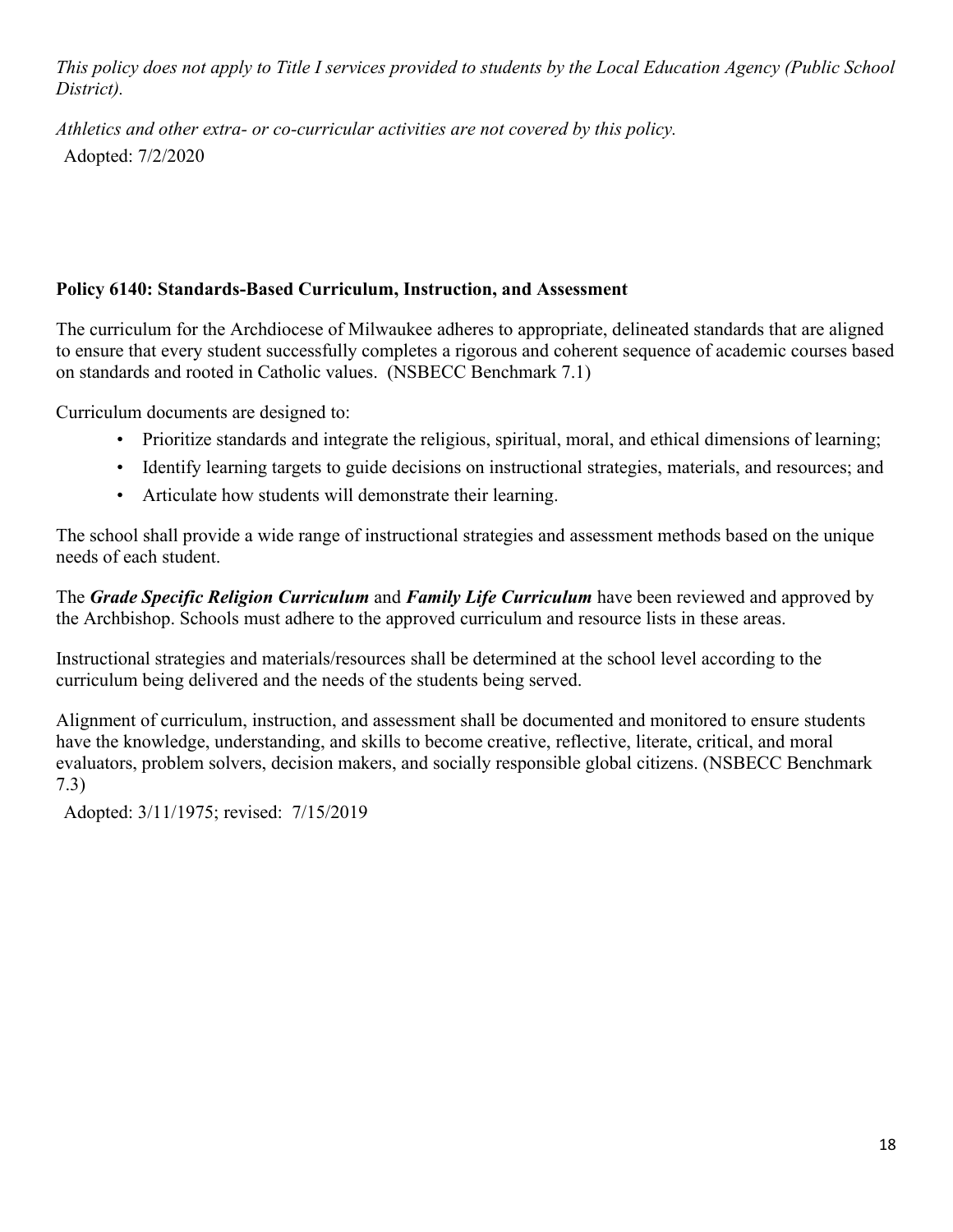#### **Policy 6141: Secondary School Curriculum Guidelines**

Curriculum guidelines for each secondary school are locally developed, maintained, and revised in light of the school's accreditation standards.

#### **Theology Curriculum**

All high schools in the Archdiocese of Milwaukee shall implement the High School Theology Curriculum (2005) and offer/require eight semesters of theology for all students. These courses will be given the weight of and offered with similar frequency to other core academic subjects. If theology electives are offered, they must be an extension of core theology courses.

Adopted: 3/11/1975; revised: 2/17/2017

# Archdiocese of Milwaukee Curricular Correlation to Catholic Social Teachings

- **a. [High School Theology Curriculum CST Correlation](https://schools.archmil.org/CentersofExcellence/DOCsPDFs/Catholic-Social-Responsibility/HighSchoolTheologyCurriculumCSTCorrelationDraft.pdf)**
- **b. [Grade Specific Religion Curriculum/Catholic Social Teaching Correlation for](https://schools.archmil.org/CentersofExcellence/DOCsPDFs/Links/GradeSpecificReligionCurriculum-CatholicSocialTeachingCorrelationforGradesK-8.pdf)  [Grades K-8](https://schools.archmil.org/CentersofExcellence/DOCsPDFs/Links/GradeSpecificReligionCurriculum-CatholicSocialTeachingCorrelationforGradesK-8.pdf)**
- **c. [Science Curriculum CST Correlation -](https://schools.archmil.org/CentersofExcellence/DOCsPDFs/Catholic-Social-Responsibility/ScienceCurriculum.CSTCorrelationGrade1.8.pdf) Grades 1-8**
- **d. [Social Studies Curriculum CST Correlation -](https://schools.archmil.org/CentersofExcellence/DOCsPDFs/Catholic-Social-Responsibility/SocialStudiesCurriculumCSTCorrelation_Gr1.2.pdf) Grades 1-2**
- **e. [Social Studies Curriculum CST Correlation -](https://schools.archmil.org/CentersofExcellence/DOCsPDFs/Catholic-Social-Responsibility/SocialStudiesCurriculumCSTCorrelation_Gr3.5.pdf) Grades 3-5**
- **f. [Social Studies Curriculum CST Correlation -](https://schools.archmil.org/CentersofExcellence/DOCsPDFs/Catholic-Social-Responsibility/SocialStudiesCurriculumCSTCorrelation_Gr6.8.pdf) Grades 6-8**
- **g. [Social Studies Curriculum CST Correlation -](https://schools.archmil.org/CentersofExcellence/DOCsPDFs/Catholic-Social-Responsibility/SocialStudiesCurriculumCSTCorrelation_Gr9.12.pdf) Grades 9-12**
- **h. [Archdiocese of Milwaukee ELA Curriculum/Catholic Social Teaching Correlation](https://schools.archmil.org/CentersofExcellence/DOCsPDFs/Links/ArchdioceseofMilwaukeeELACurriculumCatholicSocialTeachingCorrelationforGrades1-8.pdf)  [for Grades 1-8](https://schools.archmil.org/CentersofExcellence/DOCsPDFs/Links/ArchdioceseofMilwaukeeELACurriculumCatholicSocialTeachingCorrelationforGrades1-8.pdf)**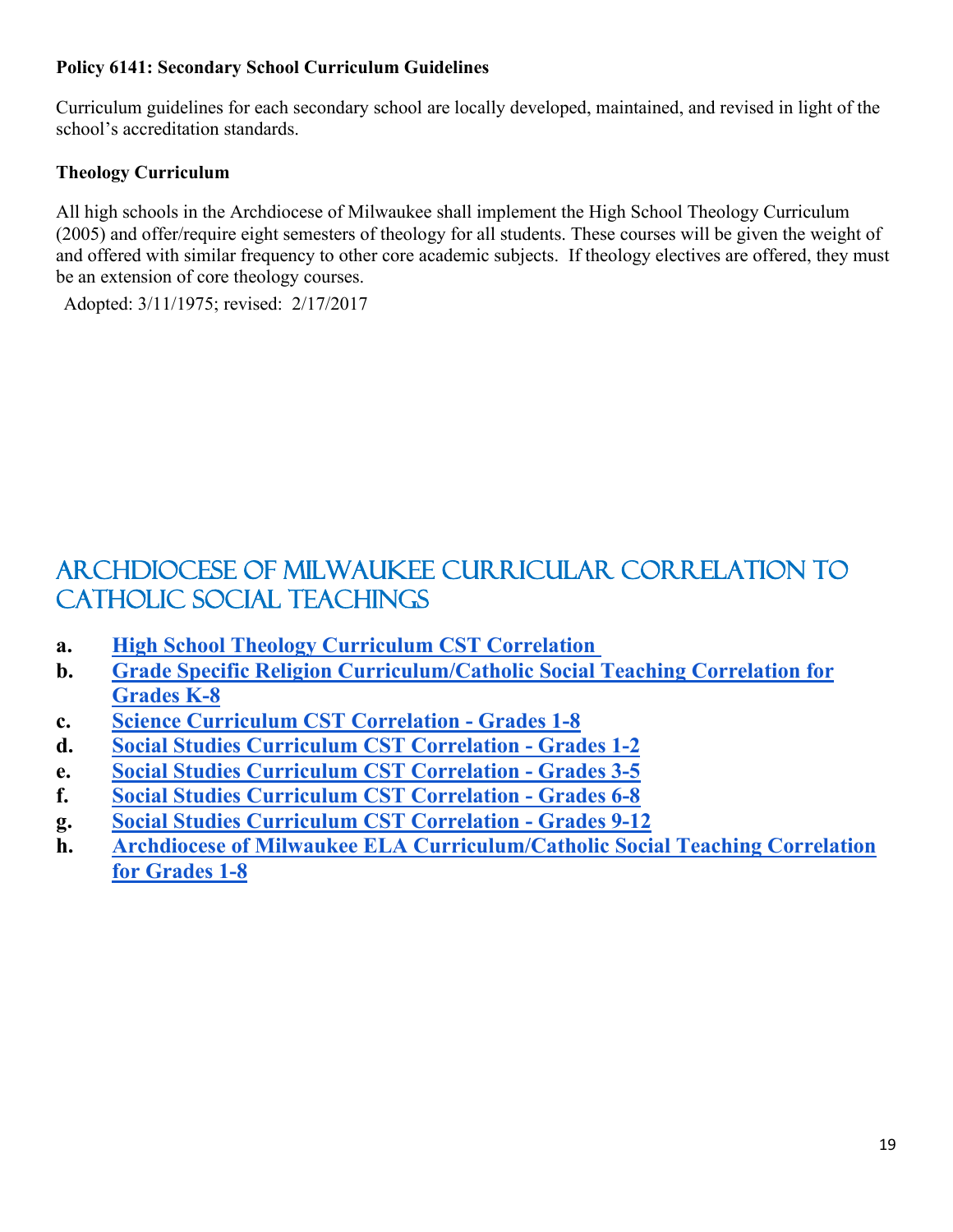# **B. Catholic School Culture**

Schools will reflect Catholic Social Teaching across all content areas in response to cultural, racial, political, and economic challenges.

# National Standards and Benchmarks for Effective CATHOLIC SCHOOLS

#### **Standard Three**

An excellent Catholic school adhering to mission provides opportunities outside the classroom for student faith formation, participation in liturgical and communal prayer, and action in service of social justice.

**Benchmark 3.3** Every student participates in Christian service programs to promote the lived reality of action in service of social justice.

**Benchmark 3.4** Every student experiences role models of faith and service for social justice among the administrators, faculty and staff.

# Archdiocese of Milwaukee Office for Schools Policies

#### **Policy 6161.2 Guidelines for Use of Social Media**

Each user of the parish/school computer system has a conditional right to access the social media environment to facilitate educational and personal growth in technology and collaboration. While staff are allowed access to public social media outlets (e.g., Facebook, Twitter, LinkedIn, Instagram, etc.,) for parish/school-related activities, students will not be granted access to these sites from parish/school owned computers without approval from an administrator or designee as there is no way to filter the content available on these sites.

The school reserves the right to establish online accounts for students under the age of 13 for educational use with proper parent consent to be in compliance with [Federal Child Online Privacy Protection Act](http://www.coppa.org/coppa.htm) (COPPA) regulations.

#### **Rules for Acceptable Use of Social Media:**

- Parents must be made aware, in writing, of the parish/network/school's intended use of digital communication through a parish/network/school-based learning management system. Parents must be provided with a means to access the learning management system that their child(ren) is/are required to use for academic purposes.
- Parents must be made aware, in writing, of the parish/network/school's intended use of a social networking site and/or the use of any forms of digital communication for non-academic purposes. The parent should be provided the ability to opt their child out of directly receiving any digital communication from or on behalf of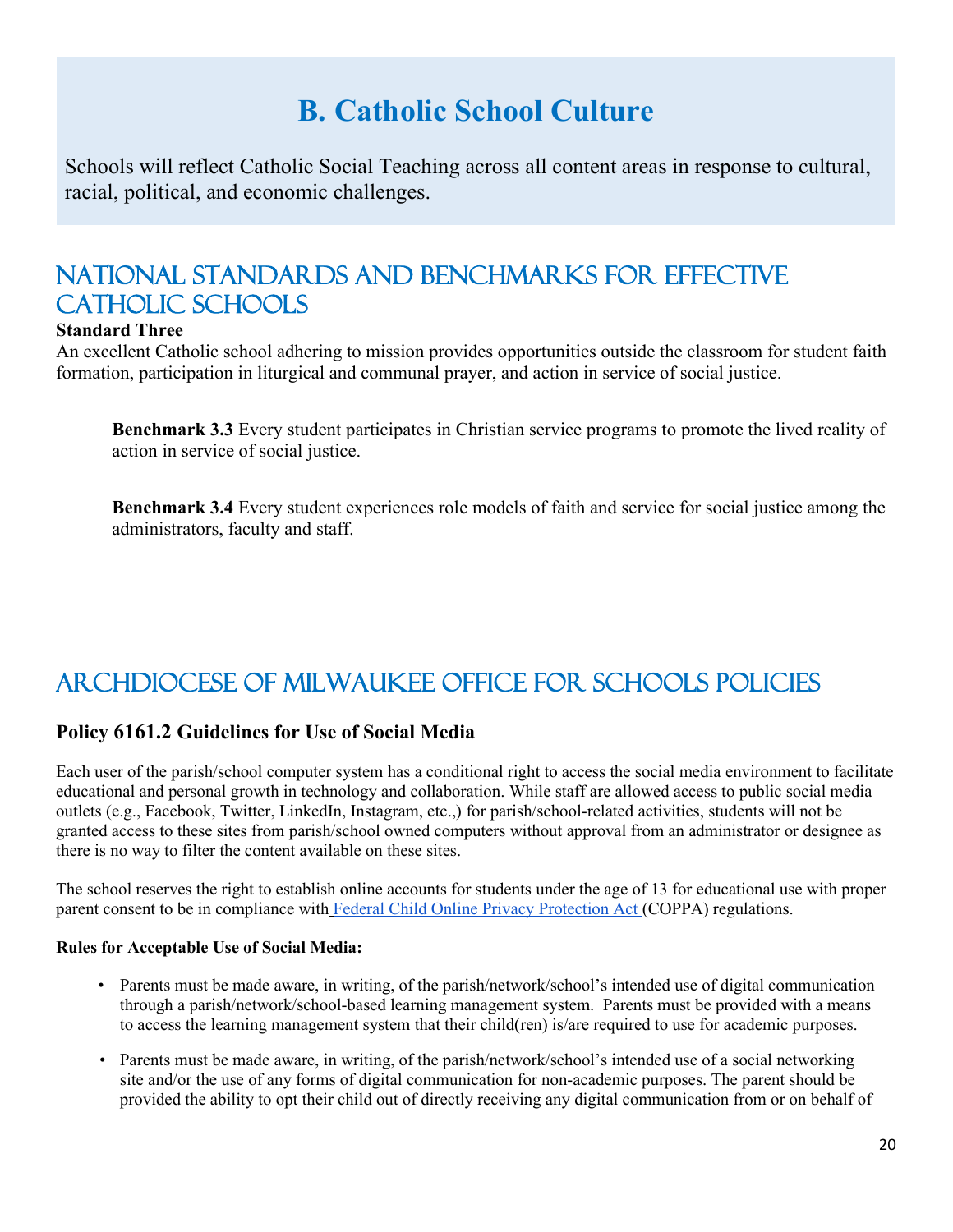a ministry or activity of the parish/school. Parents must be invited to have access to any social media site or digital communication platform.

[Download Form 6161.2 \(c\) Parent/Guardian Opt-Out of Digital Communications Form](https://www.archmil.org/Resources-2.0/6161.2-c-Parent-Guardian-Opt-Out-of-Digital-Communication-Form.htm)

- Students should not initiate a request to staff to join a social network being used for personal purposes.
- The user is responsible for adhering to the media release request of each student prior to posting any photos of students on any social media website for educational purposes.
- Principals and/or network administrators will regularly review and monitor all comments and posting on school media sites. Any inappropriate content on a school media site should be deleted immediately.
- Users will treat information, sources, subjects, colleagues, and information consumers with respect. Gathering and expressing information should never cause harm or threaten to be harmful to any person or group of people.
- Parish/network/school social media and digital communications should abide by the Social Media & Digital [Communications Policy.](https://www.archmil.org/offices/safeguarding/Social-Networking-Policy.htm)

Violations may result in a loss of access to computer systems and networks, as well as disciplinary, legal, and/or monetary consequences. The decision of the pastor/parish director/president/principal regarding inappropriate use of social media is final.

Adopted: 5/5/1998; revised: 7/2/2020

#### **Policy 5110.1: Nondiscriminatory Admission**

In accordance with federal law, schools and parishes shall be nondiscriminatory in the admission of students. Therefore, the governing body of each parish/school shall adopt a nondiscriminatory policy on the basis of race, color, national origin, ethnicity, gender, or disability in the admission of its students. The parish/school shall include a nondiscrimination statement in all handbooks and promotional materials.

Adopted: 12/19/1976; Revised: 2/11/2016

#### **Policy 5131.1: Bullying and Harassment**

It is imperative to maintain an educational environment that encourages optimum human growth and development. Respect for the dignity of each person is essential to Catholic tradition. It is vital that each school and religious education program maintain an environment free of any form of harassment, bullying, or intimidation.

Bullying and harassment may be defined as a single incident or a pattern of behavior wherein the purpose or effect is to create a hostile, offensive, or intimidating environment.

Bullying and harassment behaviors are prohibited in all school and parish buildings, property, and educational environments, including any property or vehicle owned, leased, or used by the parish/school. This includes public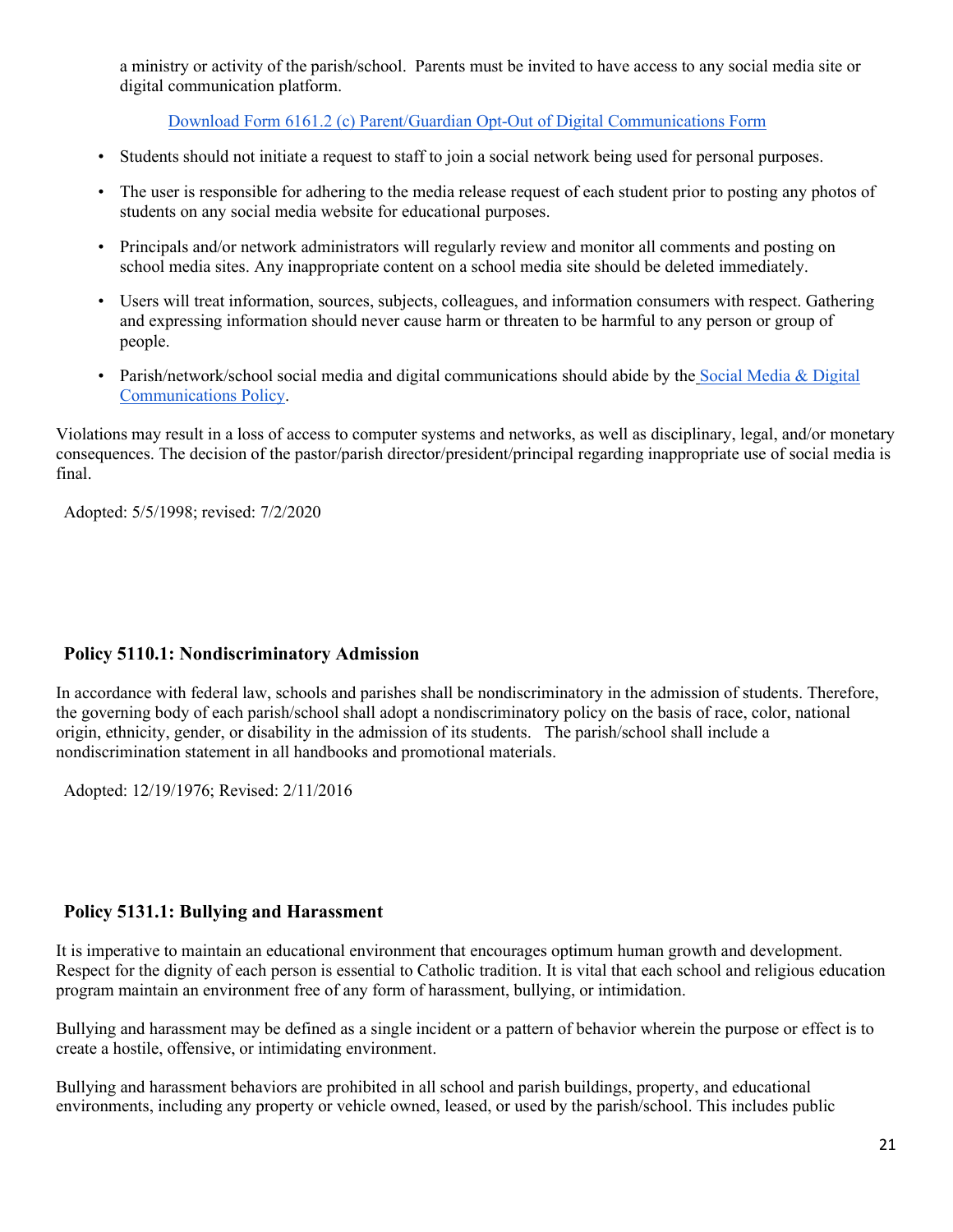transportation regularly used by students to go to and from school. Educational environments include, but are not limited to, every activity under school and parish supervision.

Bullying and harassment encompass a broad range of physical or verbal behavior which can include, but is not limited to, the following:

- Physical assaults, hitting or punching, kicking, theft, threatening behavior
- Verbal threats or intimidating language, teasing or name-calling, racist remarks
- Indirect threats, spreading cruel rumors, intimidation through gestures, and social exclusion
- Cyber bullying or the sending of insulting messages or pictures by mobile phone or by use of the internet

All staff members and parish/school officials who observe or become aware of bullying are required to report these acts to the administration. Any other person, including a student who is either a victim of the bullying or aware of the bullying or any other concerned individual is encouraged to report the conduct to the staff or administration.

Reports of bullying may be made verbally or in writing and may be made confidentially. All such reports, whether verbal or in writing, will be taken seriously. A clear account of the incident is to be documented. A written record of the report will be made by the recipient of the report.

There shall be no retaliation against individuals making such reports. Individuals engaging in retaliatory behavior will be subject to disciplinary action.

If it is determined that students participated in bullying behavior or retaliated against anyone due to the reporting of bullying behavior, the administration shall take disciplinary action, up to and including suspension, expulsion, and/or referral to law enforcement officials for possible legal action as appropriate.

#### **Reporting Procedure**

Any person who has been subjected to harassment should contact any adult on the school or parish staff. The person who has been notified of the incident must immediately report this information to the principal, pastor, or appropriate supervisor. An investigation shall be conducted immediately. If the allegation is confirmed, appropriate action will be taken. Appropriate action could include, but is not limited to:

- Written documentation of the incident
- Disciplinary sanction(s)
- Peer mediation
- Professional counseling
- Referral to outside agencies
- Probation/Suspension/Expulsion

To the extent a complaint of harassment involves sexual misconduct or the apparent infliction of physical or emotional damage, the appropriate civil authorities will be notified pursuant to [Wis. Stat. 48.981.](https://docs.legis.wisconsin.gov/statutes/statutes/48.pdf#page=163) According to archdiocesan protocol, any case involving sexual misconduct also must be reported to the Coordinator of Safeguarding All of God's Family.

Adopted: 4/14/1987; Revised: 7/31/2015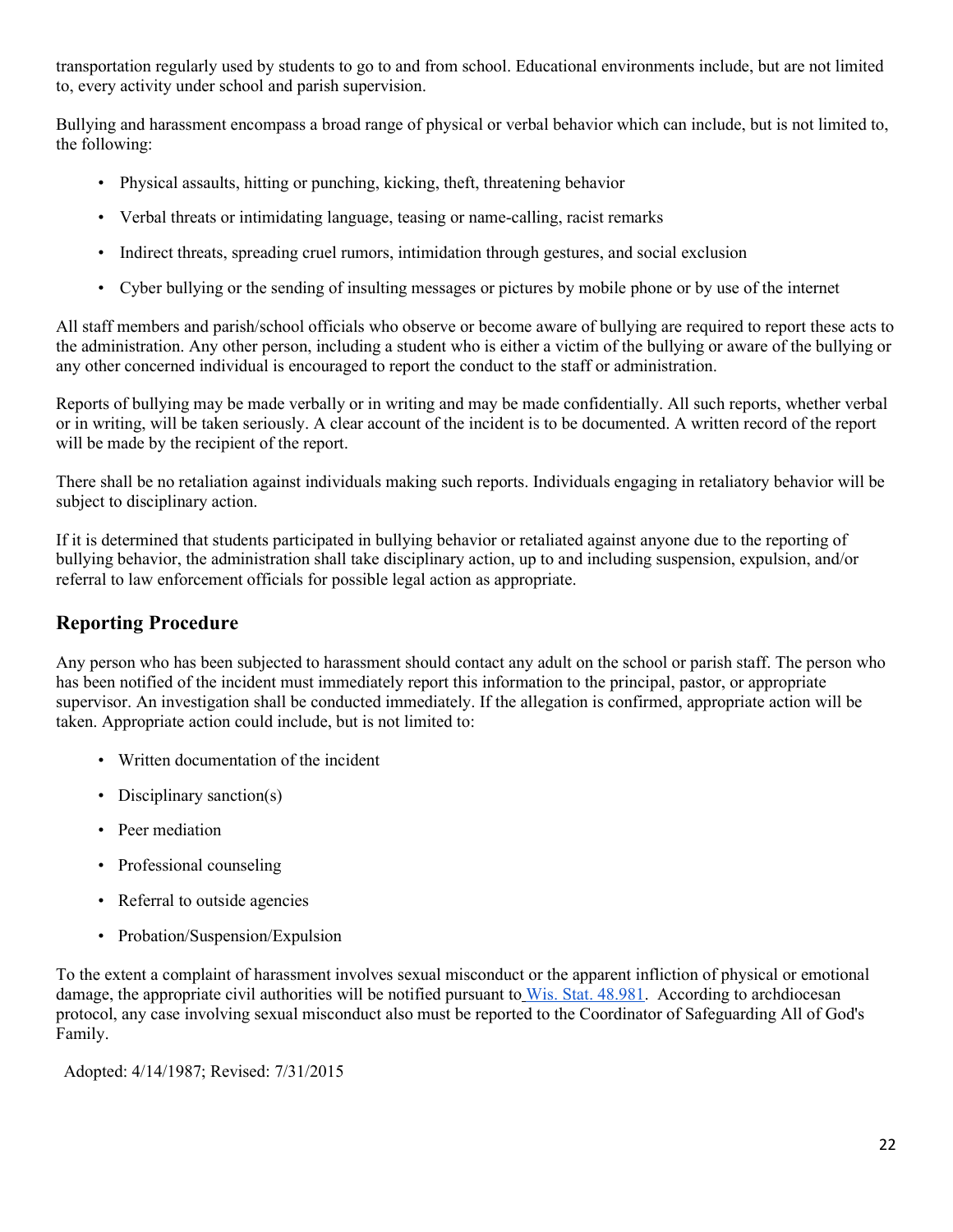#### **Policy 5131.2: Anti-Bias Practices**

All people are sons and daughters of a loving God and share equally in God's unconditional love. All formational programs for children and youth are to reflect this loving, inclusive experience.

Formational programs are to be proactive in the promotion of an appreciation for diversity and inclusiveness in language and behavior. This appreciation is demonstrated in the curriculum and is evidenced by statements in various handbooks.

Formational personnel shall respond appropriately when instances of discriminatory or exclusive language or behavior is detected or reported. Consequences of such discriminatory and/or exclusive language or behavior are to be articulated in handbooks for faculty, students, and parents.

Adopted: 5/2/2000

#### **Policy 5144: Discipline**

A successful Catholic school seeks to educate the whole child by providing an excellent education that reflects the gospel values of love of God and neighbor. Positive concepts of discipline should reflect the dignity of each person and foster social justice within the school environment. Schools must actively promote positive student discipline that contributes to the overall success of each child.

#### **Disciplinary Plans**

The local discipline plan or program shall be guided by the following principles:

- Engaging instruction and consistent classroom management are the foundation of effective discipline.
- School discipline is best accomplished by preventing misbehavior before it occurs and using effective interventions after it occurs.
- School safety and academic success are formed and strengthened when all school staff and personnel build positive relationships with students and are actively engaged in their lives and learning.
- Administrators, faculty, and staff should promote and model high standards of Christian behavior and service and should monitor and correct misbehavior in a fair and consistent manner as needed.
- School discipline that is paired with meaningful instruction and guidance offers students the opportunity to learn from their mistakes and contribute to the school community.
- Effective school discipline maximizes the amount of time students spend learning and minimizes the amount of time student are removed from their classrooms due to misbehavior.
- Consequence for misbehavior should reflect the age and developmental stage of the child, the capacity of the student to understand what is expected of them, the seriousness of the offense, and the impact of the behavior on others.
- Corporal punishment is never acceptable or allowed for any purpose.
- Parents/guardians and students are partners in effective discipline plans and shall receive a school handbook annually that outlines expectations and consequences for behavior.

Adopted: 3/2/1990; Revised: 7/2/2020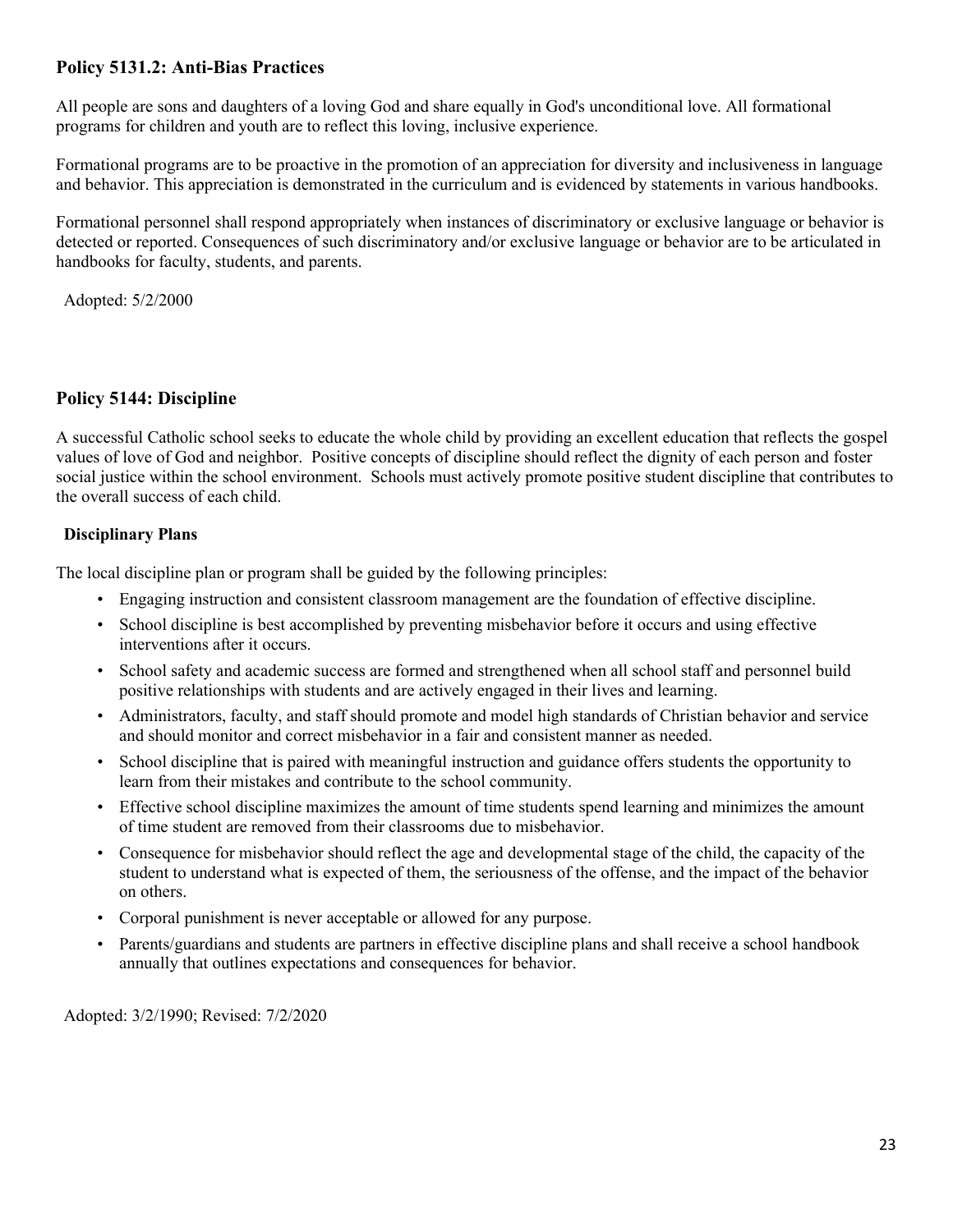## Success Indicators for Grades PreK - 8: Students as CITIZENS AND DISCIPLES Found on Archdiocese of Milwaukee Report Card

### **Student as Citizen**

### **Demonstrates respect for people and property.**

- Respects and cares for the property of others.
- Understands, recognizes, and appreciates the differences among us.
- Contributes positively to the learning of others.

#### **Engages in active listening.**

#### **Demonstrates honesty.**

- Is consistently truthful in words and actions.
- Makes own values known to others.

#### **Uses socially appropriate language.**

- Understands what language is appropriate in a Catholic school.
- Communicates respectfully with others.
- Uses words and actions that are fair and kind to others.

#### **Demonstrates empathy and kindness.**

- Exhibits kindness through words and actions.
- Understands another person's thoughts, feelings, and condition from his or her point of view, rather than from their own.
- Makes others feel welcome and appreciated.

#### **Practices appropriate conflict resolution skills.**

- Controls actions in age-appropriate ways.
- Accepts responsibility and is willing to find a solution to a problem.

#### **Considers the impact of behavior on others.**

- Exhibits independence, initiative, and responsibility for own behavior.
- Sees things through the perspective of others.
- Enhances the learning of others.

#### **Student as Disciple**

#### **Demonstrates care for all of God's creation.**

- Is careful, efficient, and responsible in the use of materials, food, energy, etc.
- Shows awareness of and a willingness to care for plants, animals, and the natural world.
- Defends the vulnerable.

#### **Demonstrates a spirit of selfless service.**

- Gives without expecting anything in return.
- Assists others without being asked.
- Provides service when it involves personal sacrifice.

#### **Expresses forgiveness in word and action.**

- Does not hold a grudge.
- Asks for forgiveness without being prompted.
- Accepts responsibility and shows remorse when faced with wrongdoing.

#### **Manifests a willingness to grow in faith and share beliefs. (Middle School only)**

- Articulates Gospel-based reasons for good actions.
- Participates actively in prayer, liturgy, and religious activities.
- Shows leadership in resolving conflicts.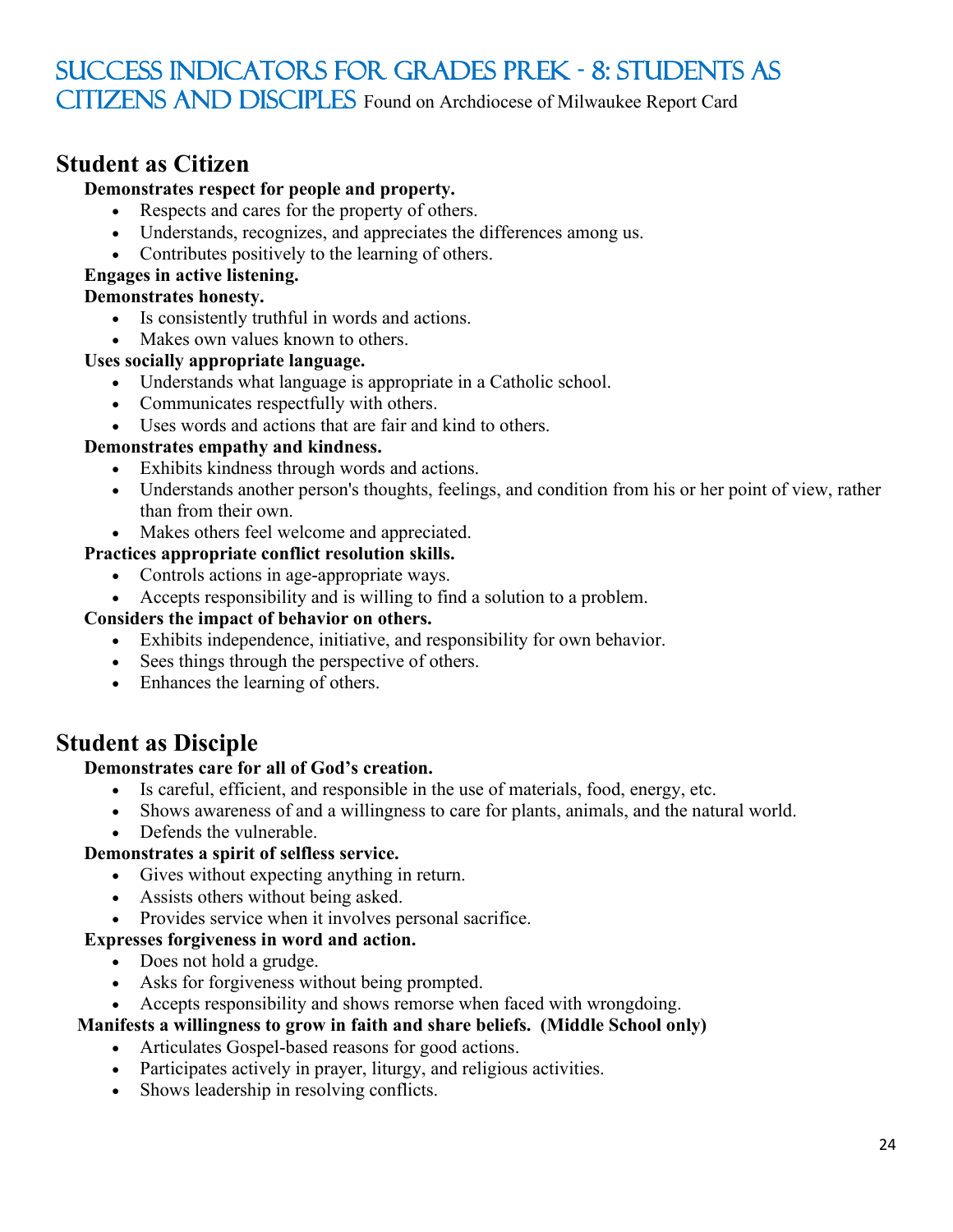# **C. Catholic School Social Action**

Schools will model the essence of Catholic social action at all grade levels in age-appropriate ways.

## National Standards and Benchmarks for Effective CATHOLIC SCHOOLS

#### **National Standards and Benchmarks for Effective Catholic Schools Section One: Defining Characteristics of Catholic Schools**

Steeped in a Catholic World View

Catholic education aims at the integral formation of the human person, which includes "preparation for professional life, formation of ethical and social awareness, developing awareness of the transcendental, and religious education" (The Catholic School, 31). All curriculum and instruction in a Catholic school should foster: the desire to seek wisdom and truth, the preference for social justice, the discipline to become self-learners, the capacity to recognize ethical and moral grounding for behavior, and the responsibility to transform and enrich the world with Gospel values. The Catholic school should avoid the error that its distinctiveness rests solely on its religious education program (Miller, 2006, pp. 43–45, 52).

#### **National Standards and Benchmarks for Effective Catholic Schools Section Two: Mission and Catholic Identity**

The Church's teaching mission includes inviting young people to a relationship with Jesus Christ or deepening an existing relationship with Jesus, inserting young people into the life of the Church, and assisting young people to see and understand the role of faith in one's daily life and in the larger society.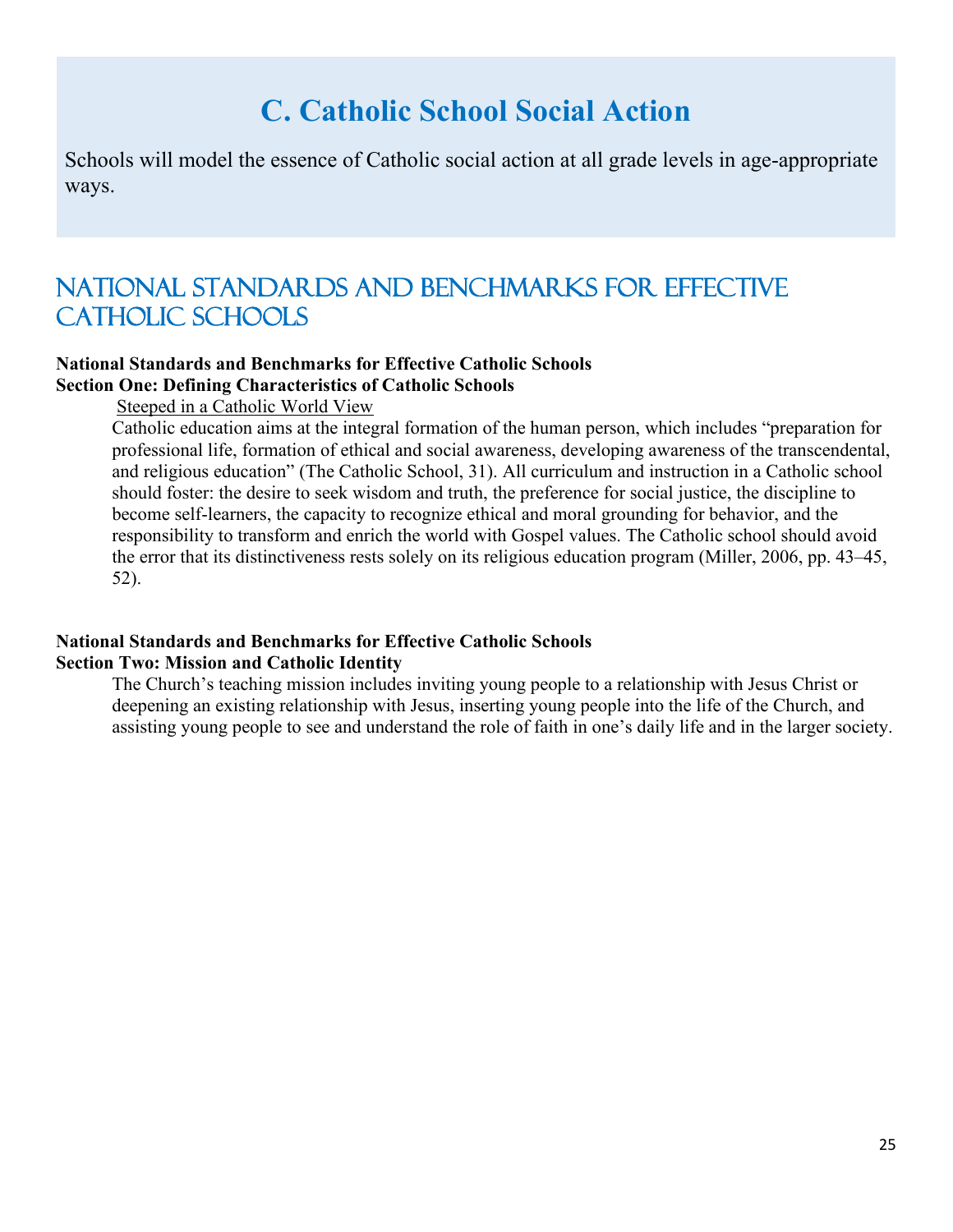# Archdiocese of Milwaukee Office for Schools Policies

#### **Policy 1311: Political Activities**

#### **Guidelines for Church Involvement in Electoral Politics**

#### **The Church's Role in Politics**

The Church has both a duty and a right to call attention to the moral and religious dimensions of public issues. As it does this, it applies Gospel values as a norm against which social policies and political activities are measured. It also shares its vision of how our call as believing Christians compels us to work for the transformation of society in ways that make it more just. In specific terms this means the Church and its people can do several things:

- Educate Catholics and others regarding the teachings of the Church and the responsibilities of its members;
- Analyze issues for their moral and social dimensions;
- Measure policies against the values of the Gospel;
- Participate with other citizens in the debate over public policies; and,
- Speak out with courage, skill, and concern on issues involving human rights, social justice, and the life of the Church in society.

#### **Mission of the Church Is Religious, Not Political**

For reasons that are both theological and legal, the Church's involvement in public life does not extend to endorsing candidates for election to public office nor calling for their defeat.

#### **Recommended Church Activities**

- 1. Publish and distribute issue materials without reference to specific candidates or political parties.
- 2. Support voter registration and "get-out-the-vote" campaigns.
- 3. Encourage Catholics, as citizens, to become involved in political activities.
- 4. Organize committees for political education.
- 5. Develop legislative networks to review legislative activity and monitor the positions of elected officials. Such monitoring should be ongoing and not limited exclusively to an election campaign.
- 6. Make Church facilities available for multi-issue candidate forums whether hosted by parishes, diocesan groups, or other neutral organizations.
- 7. Encourage attendance at public forums.
- 8. Develop parish committees to help those with disabilities and/or elders to vote (e.g., rides to the polls, information on absentee voting).
- 9. Assist non-English speaking persons with registering to vote and learning about issues; provide materials in their native language.
- 10. Organize letter-writing campaigns on legislative issues.
- 11. Develop special outreach programs to help the disadvantaged in the electoral process.

#### **Partisan Political Activities Not Allowed**

The following activities are not recommended for persons acting in an official Church capacity (i.e., diocesan officials and agencies, clergy, religious, parish councils, parish organizations, and other Church affiliates).

1. Endorsing or opposing political candidates or parties, or actively engaging in political campaigns for or against any candidate or party (e.g., homily, newsletter, etc.).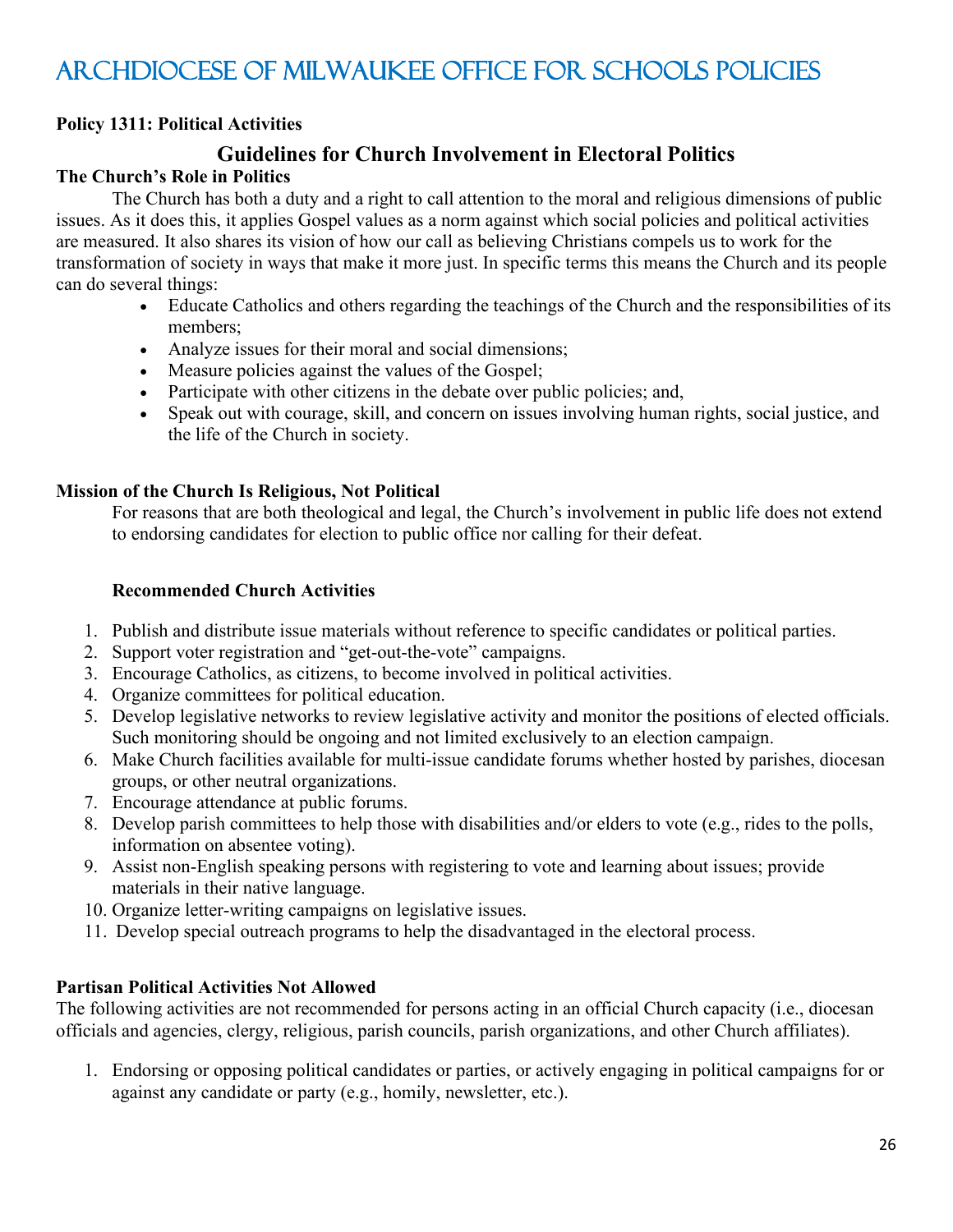- 2. Permitting the preparation, collation, or distribution on Church premises of any flyers or other printed materials that favor or oppose a candidate or a party.
- 3. Using diocesan or parish bulletins or web sites to support, promote, endorse, or oppose any particular political party or candidate.
- 4. Evaluating candidates in writing or in speech. Types of objectionable evaluations include the following:
	- Labeling a candidate in a manner that removes objectivity by not allowing readers/listeners to evaluate a candidate's position for themselves, such as "pro-life" or "anti-school aid."
	- Using plus (+) or minus (-) signs to rate a candidate, which implies an endorsement or opposition.
	- Rating candidates on a scale of "one to ten," for example; or otherwise saying, "X is good, Y is better."
	- Issuing "marked" sample ballots that tell people how to vote.
- 5. Giving Church money or any monies arising from Church-related sources to candidates for political office or holders of political office.
- 6. Using Church facilities in any manner that would connote endorsement of a political candidate.

#### **Publishing or Distributing Candidate's Positions**

Parishes and other diocesan agencies or organizations must take great care when publishing or distributing materials that attempt to report candidates' voting positions on specific issues or their voting records.

- 1. All surveys or questionnaires of candidates' positions for state or federal elections must be prepared or approved by the United States Conference of Catholic Bishops (USCCB) or Wisconsin Catholic Conference (WCC) if they are distributed on Church property (including parking lots). The following must be true of any survey or questionnaire approved by the WCC:
	- It must be objectively worded and objectively compiled. (The survey/questionnaire must not make value judgments about the issue or the response, but should confine itself to describing the issue or vote in question and the candidate's position.)
	- Its results must be accurately reported and free of bias.
	- It must cover a broad range of issues of interest or concern to the Church.
	- It cannot be distributed in the 10 days preceding a primary or general election because this may prevent candidates or parties from responding to inaccuracies or misrepresentations of their positions.
	- It cannot be prepared by an organization that supports or opposes a particular candidate or party.
- 2. Diocesan or parish bulletins, brochures, or other publications containing reports of candidates' positions on these issues should point out that the diocese or parish does not endorse candidates and that the material is distributed to inform and educate voters.
- 3. Those seeking approval of materials prepared by an organization or individual other than the USCCB, WCC, or local diocese should submit materials to the WCC at least two weeks prior to the intended date of distribution.
- 4. It is advisable that organizations engaging in this activity establish a practice of publishing the ongoing record of public officials and legislative bodies at regular intervals, rather than doing so exclusively during an election campaign.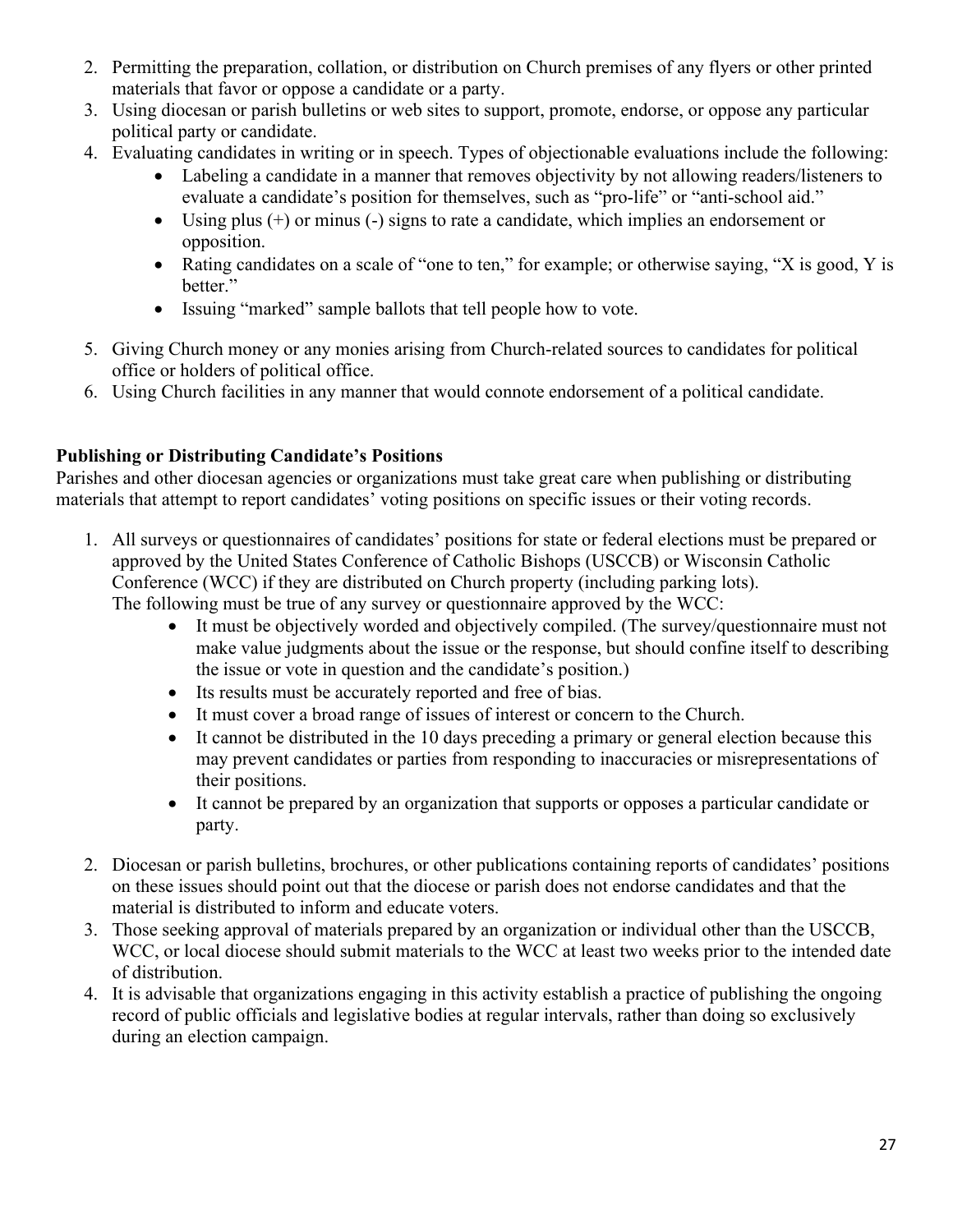#### **Publishing or Distributing Voter Education Materials**

 Parishes and other diocesan agencies or organizations must also be careful regarding use of voter education materials prepared or distributed in the context of an election campaign, even if they do not mention candidates by name.

Whenever possible, materials prepared by the USCCB, WCC, or local diocese should be used for voter education efforts. However, since no publication or series will address every issue of interest to Catholic citizens, the use of other materials may be appropriate. Such materials may be used subject to the following guidelines:

- 1. Prior to being distributed on Church property (including parking lots) or used in some other official capacity, all materials designed to educate voters regarding state or national elections must either be 1) prepared by the Holy See, USCCB, WCC, or local diocese, or 2) approved by the WCC.
- 2. Materials to educate voters about issues related to municipal or county elections or referenda must be prepared or approved by the local diocese.
- 3. The materials may not advocate a position that is opposed to one taken by the Holy See, USCCB, WCC, or local diocese.
- 4. Materials prepared by an organization or individual other than the Holy See, USCCB, WCC, or local diocese should be submitted to the WCC for approval at least two weeks prior to the intended date of distribution.

#### **Publishing or Distributing Public Policy Materials**

Even outside of elections, parishes must ensure that bulletin inserts or other materials in the parish that involve public policy matters do not support a position in contradiction with the published position of the Holy See, USCCB, WCC, or local diocese. If in doubt, a determination will be made by the diocese, which may consult with the Holy See, the USCCB, or the WCC, as necessary.

Revised 2020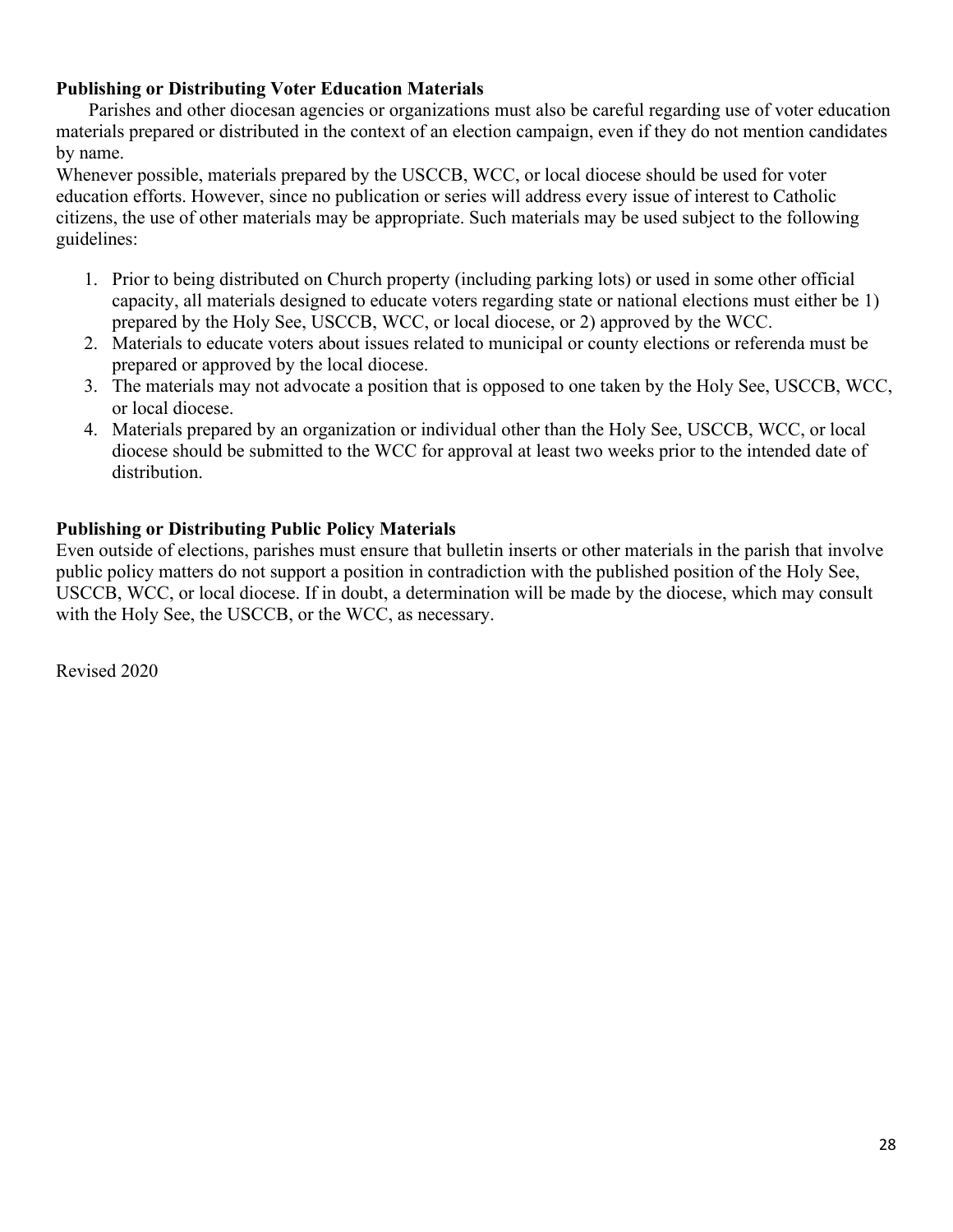# **D. Professional Development**

Schools will provide on-going formation for teachers and staff.

# National Standards and Benchmarks for Effective CATHOLIC SCHOOLS

#### **Standard Three**

An excellent Catholic school adhering to mission provides opportunities outside the classroom for student faith formation, participation in liturgical and communal prayer, and action in service of social justice.

**Benchmark 3.3** Every student participates in Christian service programs to promote the lived reality of action in service of social justice.

**Benchmark 3.4** Every student experiences role models of faith and service for social justice among the administrators, faculty and staff.

#### **National Standards and Benchmarks for Effective Catholic Schools Standard Four**

An excellent Catholic school adhering to mission provides opportunities for adult faith formation and action in service of social justice.

**Benchmark 4.1** The leader/leadership team provides retreats and other spiritual experiences for the faculty and staff on a regular and timely basis.

**Benchmark 4.4** All adults in the school community are invited to participate in Christian service programs to promote the lived reality of action in service of social justice.

# Archdiocese of Milwaukee Office for Schools Policies

#### **Policy 6131.2: Third-Party Educational Vendors**

All speakers, consultants, or outside groups brought in to deliver professional development and training must be reviewed in alignment with the Catholic Social Responsibility Guiding Principles and abide by the teachings of the Catholic Church.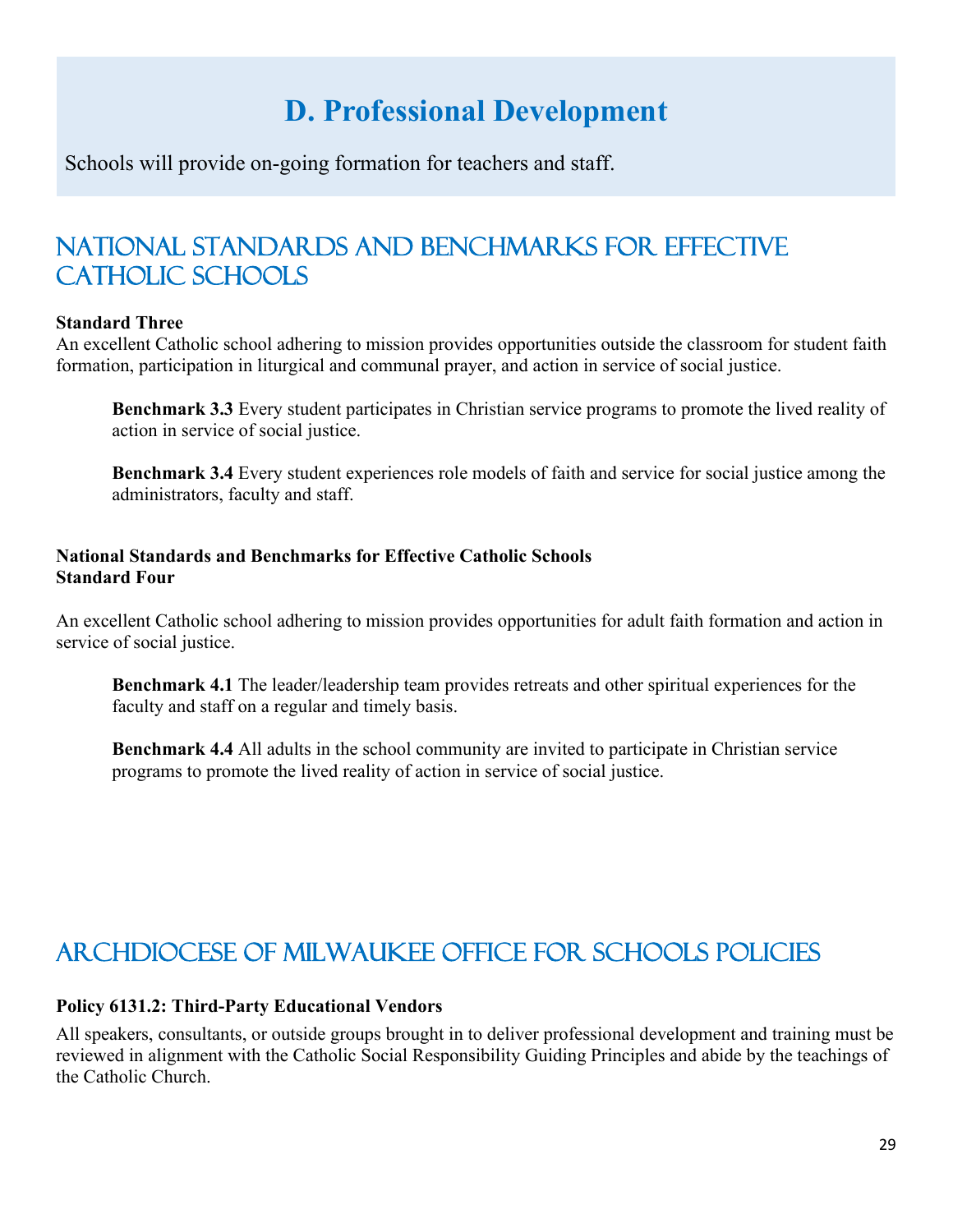

## **FOUNDATIONAL**

**Open Wide Our Hearts: The Enduring Call to Love - A Pastoral Letter Against Racism** [open-wide-our-hearts.pdf \(usccb.org\)](https://www.usccb.org/issues-and-action/human-life-and-dignity/racism/upload/open-wide-our-hearts.pdf)

### **GENERAL**

#### **Racism, Inclusion and Diversity (Website of Catholic Charities of St. Paul and Minneapolis)**

[https://www.cctwincities.org/education-advocacy/catholic-social-teaching/notable-quotations/racism](https://www.cctwincities.org/education-advocacy/catholic-social-teaching/notable-quotations/racism-inclusion-and-diversity/)[inclusion-and-diversity/](https://www.cctwincities.org/education-advocacy/catholic-social-teaching/notable-quotations/racism-inclusion-and-diversity/)

### **Major Documents (Website of Catholic Charities of St. Paul and Minneapolis)**

<https://www.cctwincities.org/education-advocacy/catholic-social-teaching/major-documents/>

# Community Engagement Resources

#### **Prayer resources**

[https://www.usccb.org/prayer-and-worship/prayers-and-devotions/rosaries/scriptural-rosary-for-justice](https://www.usccb.org/prayer-and-worship/prayers-and-devotions/rosaries/scriptural-rosary-for-justice-and-peace)[and-peace](https://www.usccb.org/prayer-and-worship/prayers-and-devotions/rosaries/scriptural-rosary-for-justice-and-peace)

<https://wearesaltandlight.org/blog/2018/03/13/praying-for-racial-healing-in-our-land>

<https://www.usccb.org/resources/Prayer-to-Overcome-Racism.pdf>

<https://www.usccb.org/resources/7-626-Open-Wide-Prayer-Card.pdf>

<https://www.usccb.org/resources/7-911-Open-Wide-Prayer-Card-Spanish.pdf>

<https://www.usccb.org/resources/stations-of-the-cross-overcoming-racism.pdf>

[https://www.usccb.org/resources/Stations%20of%20the%20Cross%20-](https://www.usccb.org/resources/Stations%20of%20the%20Cross%20-%20Overcoming%20Racism%20Spanish.pdf)

[%20Overcoming%20Racism%20Spanish.pdf](https://www.usccb.org/resources/Stations%20of%20the%20Cross%20-%20Overcoming%20Racism%20Spanish.pdf)

<https://www.usccb.org/resources/prayer-service-racial-healing-our-land>

#### **Small group study**

<https://www.usccb.org/resources/action-steps-to-eradicate-racism.pdf> [https://www.usccb.org/resources/study-guide-open-hearts-2019-09\\_0.pdf](https://www.usccb.org/resources/study-guide-open-hearts-2019-09_0.pdf) <https://www.usccb.org/resources/study-guide-open-wide-hearts-spa.pdf>

#### **Education**

<https://www.youtube.com/watch?v=XNcBCPVbYDU> [Justice and Reconciliation Process](https://kroc.nd.edu/assets/303696/cpn_tjr_digital_version.pdf) Catholic Peacebuilding Network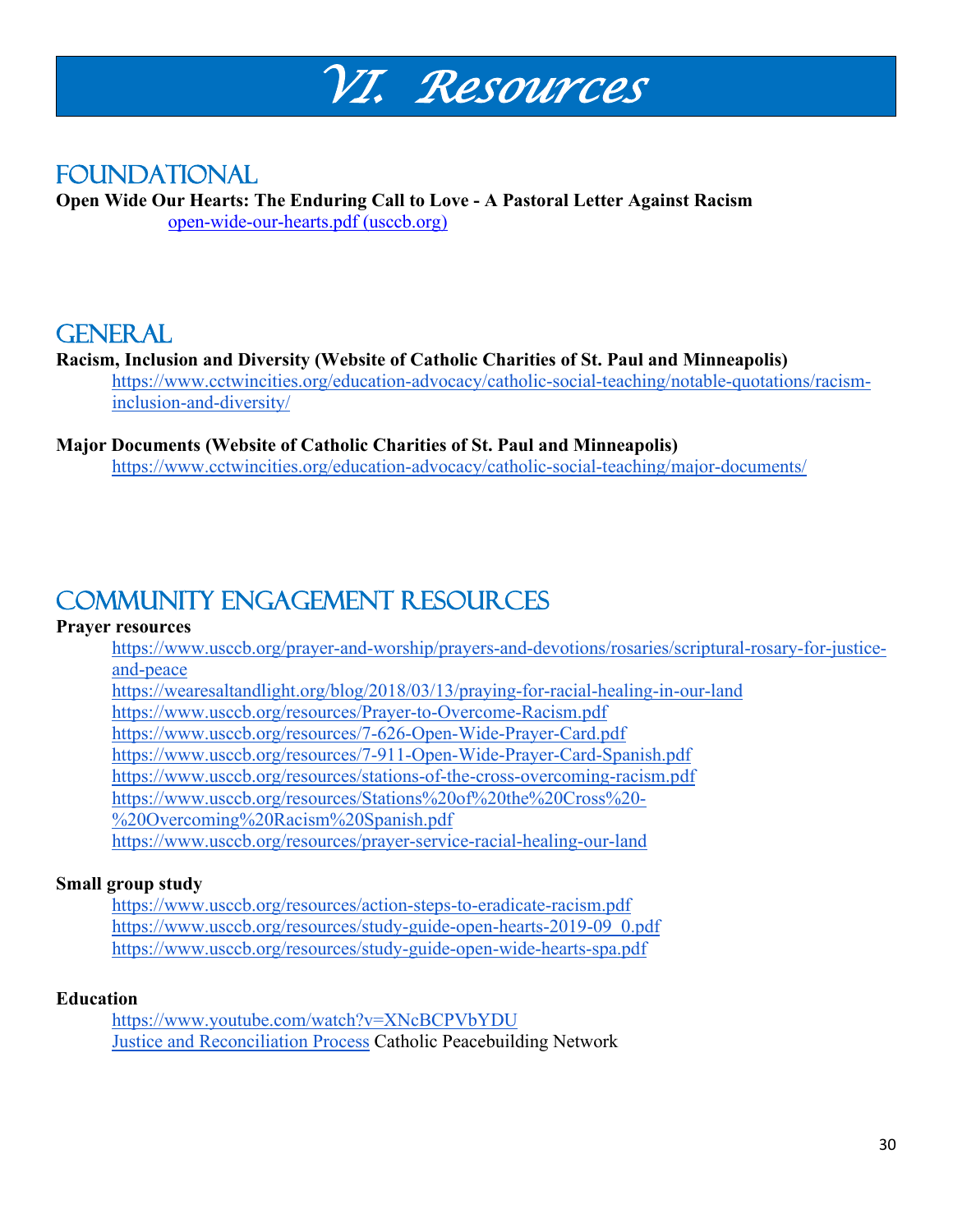# [Combatting Racism: Educational Resources | USCCB](https://www.usccb.org/committees/ad-hoc-committee-against-racism/combatting-racism-educational-resources)

#### **K-8 Educational Resources**

[Grade K Activity: We Are All Sacred](https://www.usccb.org/issues-and-action/human-life-and-dignity/racism/upload/grade-k-resource.pdf) | [en Español](https://www.usccb.org/issues-and-action/human-life-and-dignity/racism/upload/grade-k-resource-spa.pdf) [\("God's Children of the World" slideshow\)](https://www.usccb.org/sites/default/files/2020-08/children-of-the-world-photo-slides.pdf) [Grade 1 Activity: Fr. Augustus Tolton Story](https://www.usccb.org/issues-and-action/human-life-and-dignity/racism/upload/grade-1-resource.pdf) | [en Español](https://www.usccb.org/issues-and-action/human-life-and-dignity/racism/upload/grade-1-resource-spa.pdf) [Grade 2 Activity: What Makes a Person?](https://www.usccb.org/issues-and-action/human-life-and-dignity/racism/upload/grade-2-resource.pdf) | [en Español](https://www.usccb.org/issues-and-action/human-life-and-dignity/racism/upload/grade-2-resource-spa.pdf) [Grade 3 Activity: How Do We Respect Human Dignity?](https://www.usccb.org/issues-and-action/human-life-and-dignity/racism/upload/grade-3-resource.pdf) | [en Español](https://www.usccb.org/issues-and-action/human-life-and-dignity/racism/upload/grade-3-resource-spa.pdf) [Grade 4 Activity: The Beatitudes Show Us True Happiness](https://www.usccb.org/issues-and-action/human-life-and-dignity/racism/upload/grade-4-resource.pdf) | [en Español](https://www.usccb.org/issues-and-action/human-life-and-dignity/racism/upload/grade-4-resource-spa.pdf) [Grade 5 Activity A: Racism Imperils the Unity of the Body](https://www.usccb.org/issues-and-action/human-life-and-dignity/racism/upload/grade-5-resource-a.pdf) of Christ | [en Español](https://www.usccb.org/issues-and-action/human-life-and-dignity/racism/upload/grade-5-resource-a-spa.pdf) [Grade 5 Activity B: Implicit Bias and the Unity of the Body of Christ](https://www.usccb.org/issues-and-action/human-life-and-dignity/racism/upload/grade-5-resource-b.pdf) | [en Español](https://www.usccb.org/issues-and-action/human-life-and-dignity/racism/upload/grade-5-resource-b-spa.pdf) [Grade 6 Activity: The Unity of God's Family](https://www.usccb.org/issues-and-action/human-life-and-dignity/racism/upload/grade-6-resource.pdf) | [en Español](https://www.usccb.org/issues-and-action/human-life-and-dignity/racism/upload/grade-6-resource-spa.pdf) [Grade 7 Activity: Social Sin, Racism, and Our Response -](https://www.usccb.org/issues-and-action/human-life-and-dignity/racism/upload/grade-7-resource.pdf) The Native American Experience | [en](https://www.usccb.org/issues-and-action/human-life-and-dignity/racism/upload/grade-7-resource-spa.pdf)  [Español](https://www.usccb.org/issues-and-action/human-life-and-dignity/racism/upload/grade-7-resource-spa.pdf) [Grade 8 Activity: Understanding Individual vs. Institutional Racism](https://www.usccb.org/issues-and-action/human-life-and-dignity/racism/upload/grade-8-resource.pdf) | [en Español](https://www.usccb.org/issues-and-action/human-life-and-dignity/racism/upload/grade-8-resource-spa.pdf)

#### **High School Educational Resources**

[High School Activity: Fr. Augustus Tolton](https://www.usccb.org/issues-and-action/human-life-and-dignity/racism/upload/resource-hs-tolton.pdf) [High School Activity: Dehumanization in Nazi Germany](https://www.usccb.org/issues-and-action/human-life-and-dignity/racism/upload/resource-hs-nazi-germany.pdf) [High School Activity: Rev. Dr. Martin Luther King Jr.'s Legacy](https://www.usccb.org/issues-and-action/human-life-and-dignity/racism/upload/resources-hs-mlk.pdf) [High School Activity: Structures of](https://www.usccb.org/issues-and-action/human-life-and-dignity/racism/upload/resource-hs-structures-of-sin.pdf) Sin and Racism

### [Catholic Social Teaching Lesson Plans](https://www.crs.org/resource-center/catholic-social-teaching-lesson-plans)

[Elementary Resources](https://www.wearesaltandlight.org/learn-together/learning-activities-catholic-social-teaching) [Biblical passages and activities](https://findinggodamongus.com/respect-diversity/) [Middle School Resources](https://lib.stmarytx.edu/c.php?g=288002&p=1920122) [Grade 6 Assessment](https://sites.google.com/a/holyfamilyaston.org/amayo/grade-8-religion/religion-ela-performance-assessment-8) [Elementary/Intermediate Unit Plan Sample](https://docs.google.com/document/d/1igfrMDkIHQA7BK1bnNXGJDt4r4KDUKAr/edit)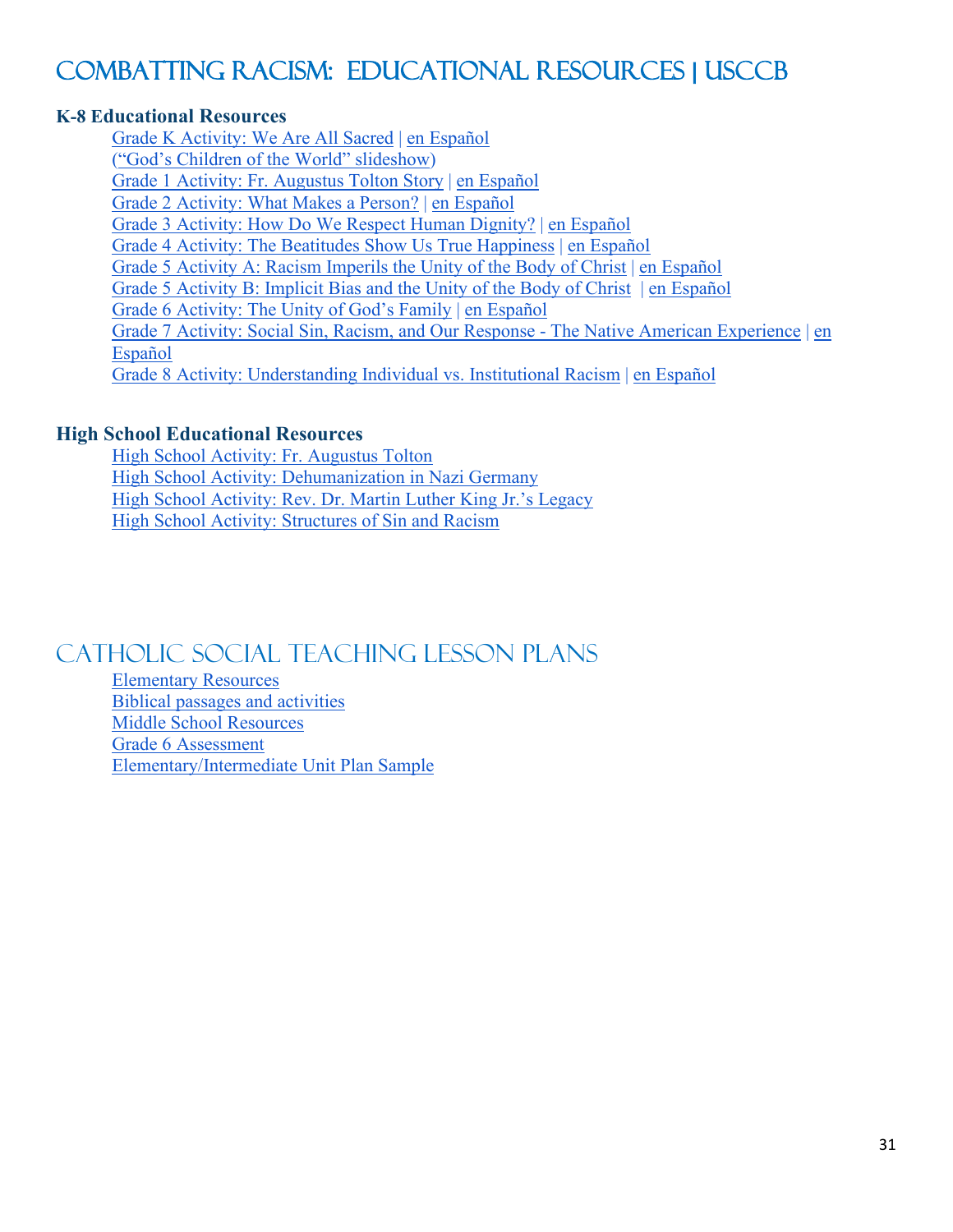## [National Standards and Benchmarks for Effective](https://www.catholicschoolstandards.org/)  CATHOLIC SCHOOLS

#### **Rubrics for National Standards and Benchmarks for Effective Catholic Schools**

Benchmark 2.5 Faculty use the lenses of Scripture and the Catholic intellectual tradition in all subjects to help students think critically and ethically about the world around them. \ [Download Rubric 2.5](https://catholicschoolstandards.org/images/docs/rubrics/standard_2/Rubrics-for-Benchmark-25.pdf)

Benchmark 2.7 The theory and practice of the Church's social teachings are essential elements of the curriculum. [Download Rubric 2.7](https://catholicschoolstandards.org/images/docs/rubrics/standard_2/Rubrics-for-Benchmark-27.pdf)

Benchmark 3.3 Every student participates in Christian service programs to promote the lived reality of action in service of social justice. [Download Rubric 3.3](https://catholicschoolstandards.org/images/docs/rubrics/standard_3/Rubrics-for-Benchmark-33.pdf)

Benchmark 3.4 Every student experiences role models of faith and service for social justice among the administrators, faculty and staff. [Download Rubric 3.4](https://catholicschoolstandards.org/images/docs/rubrics/standard_3/Rubrics-for-Benchmark-34.pdf)

Benchmark 4.1 The leader/leadership team provides retreats and other spiritual experiences for the faculty and staff on a regular and timely basis. [Download Rubric 4.1](https://catholicschoolstandards.org/images/docs/rubrics/standard_4/Rubrics-for-Benchmark-41.pdf)

Benchmark 4.4 All adults in the school community are invited to participate in Christian service programs to promote the lived reality of action in service of social justice. [Download Rubric 4.4](https://catholicschoolstandards.org/images/docs/rubrics/standard_4/Rubrics-for-Benchmark-44.pdf)

Benchmark 7.1 The curriculum adheres to appropriate, delineated standards, and is vertically aligned to ensure that every student successfully completes a rigorous and coherent sequence of academic courses based on the standards and rooted in Catholic values. [Download Rubric 7.1](https://catholicschoolstandards.org/images/docs/rubrics/standard_7/Rubrics-for-Benchmark-71.pdf)

Benchmark 7.3 Curriculum and instruction for 21st century learning provide students with the knowledge, understanding and skills to become creative, reflective, literate, critical, and moral evaluators, problem solvers, decision makers, and socially responsible global citizens. [Download Rubric 7.3](https://catholicschoolstandards.org/images/docs/rubrics/standard_7/Rubrics-for-Benchmark-73.pdf)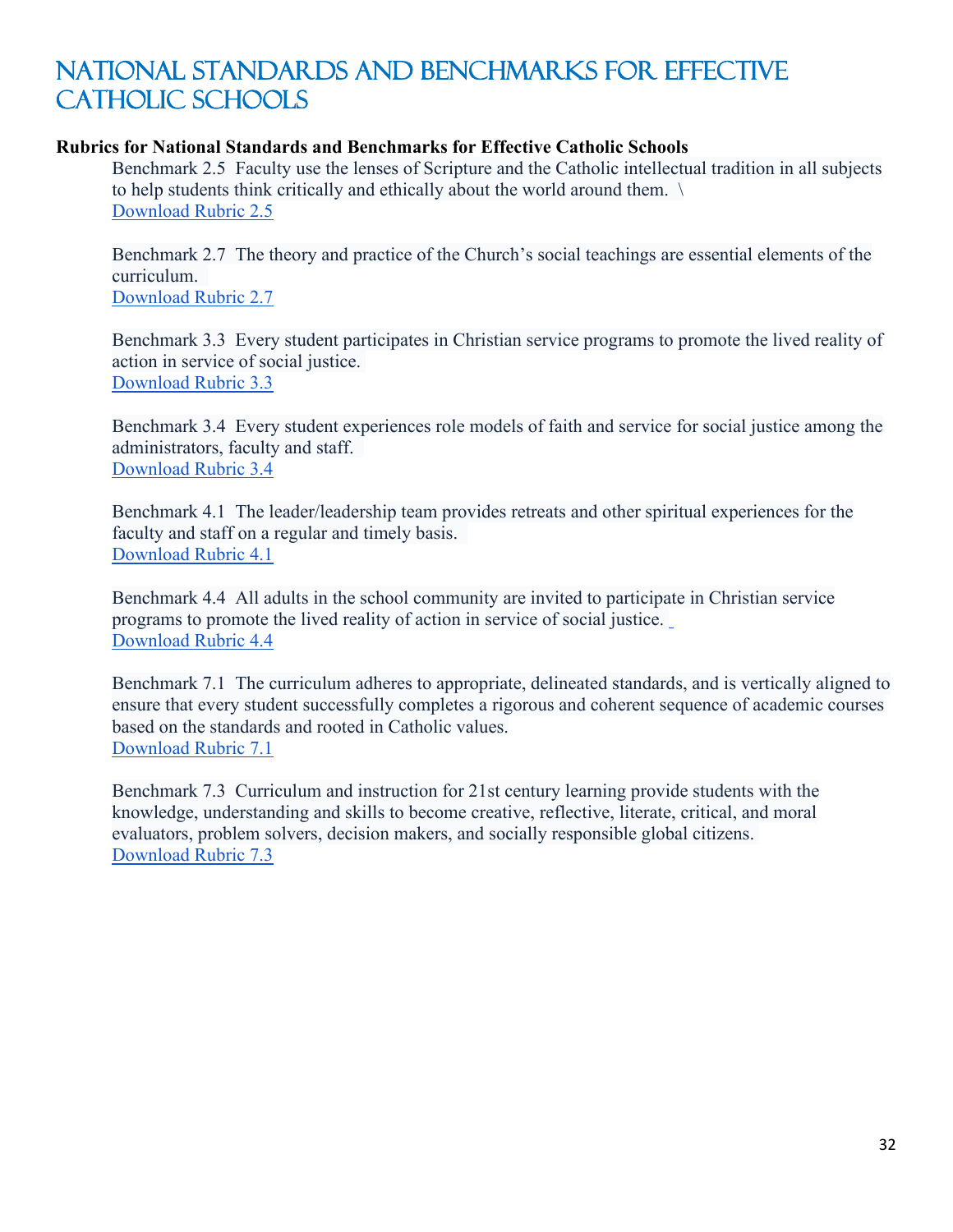#### **1. Archdiocese of Milwaukee Curriculum/Catholic Social Teaching Correlation Documents**

*VII. Appendix*

- **1.** [High School Theology Curriculum CST Correlation](https://schools.archmil.org/CentersofExcellence/DOCsPDFs/Catholic-Social-Responsibility/HighSchoolTheologyCurriculumCSTCorrelationDraft.pdf)
- **2.** [Grade Specific Religion Curriculum/Catholic Social Teaching Correlation for Grades K-8](https://schools.archmil.org/CentersofExcellence/DOCsPDFs/Links/GradeSpecificReligionCurriculum-CatholicSocialTeachingCorrelationforGradesK-8.pdf)
- **3.** [Science Curriculum CST Correlation -](https://schools.archmil.org/CentersofExcellence/DOCsPDFs/Catholic-Social-Responsibility/ScienceCurriculum.CSTCorrelationGrade1.8.pdf) Grades 1-8
- **4.** [Social Studies Curriculum CST Correlation -](https://schools.archmil.org/CentersofExcellence/DOCsPDFs/Catholic-Social-Responsibility/SocialStudiesCurriculumCSTCorrelation_Gr1.2.pdf) Grades 1-2
- **5.** [Social Studies Curriculum CST Correlation -](https://schools.archmil.org/CentersofExcellence/DOCsPDFs/Catholic-Social-Responsibility/SocialStudiesCurriculumCSTCorrelation_Gr3.5.pdf) Grades 3-5
- **6.** [Social Studies Curriculum CST Correlation -](https://schools.archmil.org/CentersofExcellence/DOCsPDFs/Catholic-Social-Responsibility/SocialStudiesCurriculumCSTCorrelation_Gr6.8.pdf) Grades 6-8
- **7.** [Social Studies Curriculum CST Correlation -](https://schools.archmil.org/CentersofExcellence/DOCsPDFs/Catholic-Social-Responsibility/SocialStudiesCurriculumCSTCorrelation_Gr9.12.pdf) Grades 9-12
- **8.** [Archdiocese of Milwaukee ELA Curriculum/Catholic Social Teaching Correlation for Grades 1-8](https://schools.archmil.org/CentersofExcellence/DOCsPDFs/Links/ArchdioceseofMilwaukeeELACurriculumCatholicSocialTeachingCorrelationforGrades1-8.pdf)

#### **2. Catholic Social Responsibility Info Graphics**

- **1.** [The Seven Themes of Catholic Social Teaching \(Catholic Relief Services\)](https://www.crs.org/sites/default/files/usops-resources/17us495_cst_poster-adult_en-digital.pdf)
- **2.** [The Seven Themes of Catholic Social Teaching for Children \(Catholic Relief Services\)](https://www.crs.org/sites/default/files/usops-resources/17us495_cst_handout-kids_en-digital.pdf)
- **3.** [The Seven Principles of Catholic Social Teaching](http://www.ccmke.org/CatholicCharities/pdf/7PrinciplesofCatholicSocialTeaching.pdf)
- **4.** [The Works of Mercy \(Catholic Link\)](https://catholic-link.org/?s=The+works+of+mercy+infographic&posttype_search=cc_image)

#### **3. Catholic Social Responsibility Presentation Graphics**

- **1.** [Catholic Schools Bring Difficult Issues into Focus](https://schools.archmil.org/CentersofExcellence/DOCsPDFs/Catholic-Social-Responsibility/CatholicSchoolsBringDifficultIssuesintoFocus.pdf)
- **2.** [Goal of Addressing Catholic Social Responsibility in Catholic Schools](https://schools.archmil.org/CentersofExcellence/DOCsPDFs/Catholic-Social-Responsibility/GoalofAddressingCatholicSocialResponsibilityinCatholicSchools.pdf)
- **3.** [Goal of Addressing Catholic Social Responsibility in Catholic Schools: Version 2](https://schools.archmil.org/CentersofExcellence/DOCsPDFs/Catholic-Social-Responsibility/GoalofAddressingCatholicSocialResponsibilityinCatholicSchools-v2.pdf)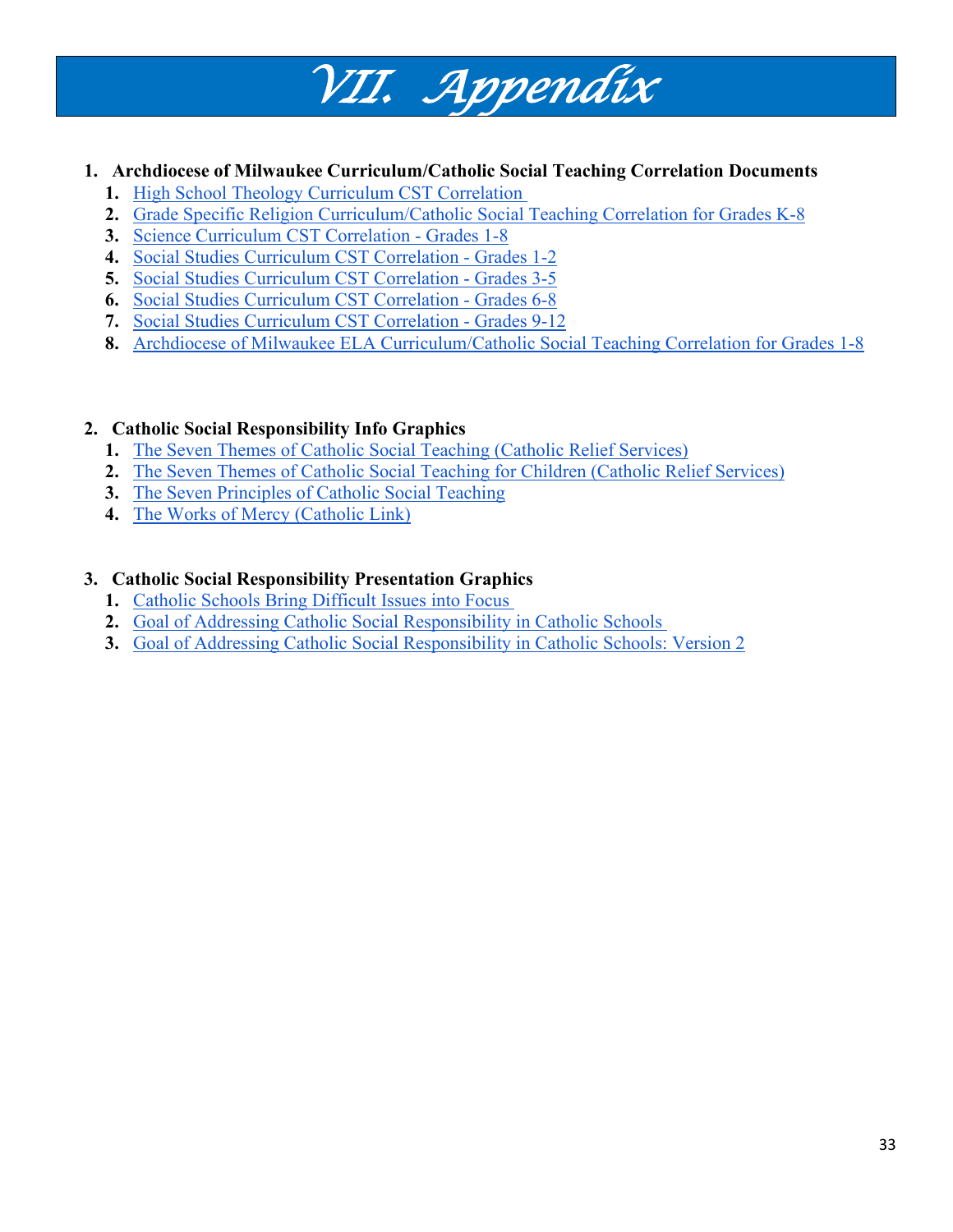# *VIII. References*

# PAPAL AND VATICAN DOCUMENTS

Compendium of the social doctrine of the church. 2004.

https://www.vatican.va/roman\_curia/pontifical\_councils/justpeace/documents/rc\_pc\_justpeace\_doc\_2006 0526\_compendio-dott-soc\_en.html.

Contribution to world conference against racism, racial discrimination, xenophobia and related intolerance. 1989.

https://www.vatican.va/roman\_curia/pontifical\_councils/justpeace/documents/rc\_pc\_justpeace\_doc\_2001 0829\_comunicato-razzismo\_en.html.

- *Dignitatis Humanae*, www.vatican.va/archive/hist\_councils/ii\_vatican\_council/documents/vatii decl 19651207 dignitatis-humanae en.html.
- *Doctrinal note on some questions regarding the participation of Catholics in political life*. Vatican. 2002. https://www.vatican.va/roman\_curia/congregations/cfaith/documents/rc\_con\_cfaith\_doc\_20021124\_politi ca\_en.html.
- *Documents on evangelization*. Catholic Diocese of Grand Island. 1981. https://www.gidiocese.org/documentson-evangelization.
- *Evangelii Gaudium : Apostolic EXHORTATION on the proclamation of the gospel in today's WORLD (24 NOVEMBER 2013): Francis*. Evangelii Gaudium : Apostolic Exhortation on the Proclamation of the Gospel in Today's World (24 November 2013) | Francis. (2013, November 24). https://www.vatican.va/content/francesco/en/apost\_exhortations/documents/papa-francesco\_esortazioneap\_20131124\_evangelii-gaudium.html.
- *Instruction Dignitas PERSONAE on Certain Bioethical QUESTIONS, Congregation for the doctrine of the faith*. Vatican. 1998. https://www.vatican.va/roman\_curia/congregations/cfaith/documents/rc\_con\_cfaith\_doc\_20081208\_digni tas-personae\_en.html.

John Paul II. 1998. *Fides Et Ratio*. Fides et ratio. https://www3.nd.edu/~afreddos/papers/fides-et-ratio.html.

- *Pastoral constitution on the church in the modern word-gaudium et spes*. Vatican. 1965. https://www.vatican.va/archive/hist\_councils/ii\_vatican\_council/documents/vatii cons 19651207 gaudium-et-spes en.html.
- *Sacramentum caritatis: Post-Synodal Apostolic EXHORTATION on the Eucharist as the source and summit of the Church's life and Mission (22 FEBRUARY 2007): Benedict xvi*. Sacramentum Caritatis: Post-Synodal Apostolic Exhortation on the Eucharist as the Source and Summit of the Church's Life and Mission (22 February 2007) | BENEDICT XVI. (2007, February 21). https://www.vatican.va/content/benedictxvi/en/apost\_exhortations/documents/hf\_ben-xvi\_exh\_20070222\_sacramentumcaritatis.html#The Eucharist, a mystery to be offered to the world.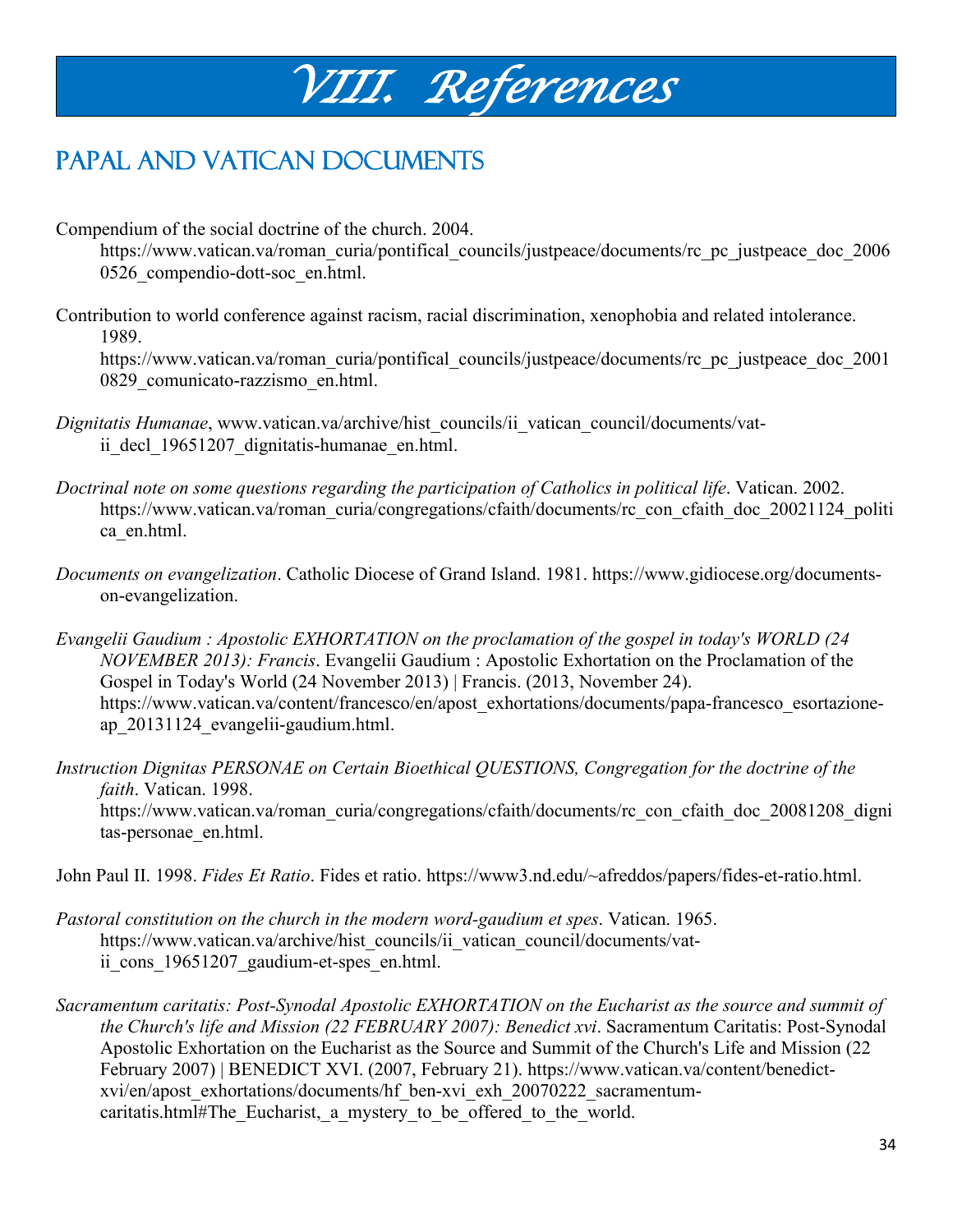- *Quadragesimo Anno (May 15, 1931): Pius XI*. Quadragesimo Anno (May 15, 1931) | PIUS XI. (1931, May 14). https://www.vatican.va/content/pius-xi/en/encyclicals/documents/hf\_p-xi\_enc\_19310515\_quadragesimoanno.html.
- *Mater et MAGISTRA (May 15, 1961): John XXIII*. Mater et Magistra (May 15, 1961) | John XXIII. (1961, May 14). https://www.vatican.va/content/john-xxiii/en/encyclicals/documents/hf\_jxxiii enc 15051961 mater.html.
- *Pacem in Terris (APRIL, 11 1963): John XXIII*. Pacem in Terris (April, 11 1963) | John XXIII. 1963. https://www.vatican.va/content/john-xxiii/en/encyclicals/documents/hf\_jxxiii enc 11041963 pacem.html.
- Populorum Progressio (March 26, 1967): Paul VI." *Populorum Progressio (March 26, 1967) | Paul VI*, 25 Mar. 1967, www.vatican.va/content/paul-vi/en/encyclicals/documents/hf\_pvi enc 26031967 populorum.html.
- *Octogesima Adveniens (May 14, 1971): Paul VI*. Octogesima Adveniens (May 14, 1971) | Paul VI. (1971, May 13). https://www.vatican.va/content/paul-vi/en/apost\_letters/documents/hf\_pvi apl 19710514 octogesima-adveniens.html.
- *Evangelii Nuntiandi (December 8, 1975): Paul VI*. Evangelii Nuntiandi (December 8, 1975) | Paul VI. 1975. https://www.vatican.va/content/paul-vi/en/apost\_exhortations/documents/hf\_pvi\_exh\_19751208\_evangelii-nuntiandi.html.
- *Sollicitudo REI SOCIALIS (30 december 1987): John Paul II*. Sollicitudo Rei Socialis (30 December 1987) | John Paul II. (1987, December 30). https://www.vatican.va/content/john-paulii/en/encyclicals/documents/hf\_jp-ii\_enc\_30121987\_sollicitudo-rei-socialis.html.
- *Centesimus annus (1 MAY 1991): John Paul II*. Centesimus Annus (1 May 1991) | John Paul II. (1991, May 1). https://www.vatican.va/content/john-paul-ii/en/encyclicals/documents/hf\_jpii enc 01051991 centesimus-annus.html.
- *Veritatis splendor (6 August 1993): John Paul II*. Veritatis Splendor (6 August 1993) | John Paul II. (1993, August 6). https://www.vatican.va/content/john-paul-ii/en/encyclicals/documents/hf\_jpii enc 06081993 veritatis-splendor.html.
- *Evangelium vitae (25 MARCH 1995): John Paul II*. Evangelium Vitae (25 March 1995) | John Paul II. (1995, March 25). https://www.vatican.va/content/john-paul-ii/en/encyclicals/documents/hf jpii enc 25031995 evangelium-vitae.html.
- *Ecclesia in America (January 22, 1999): John Paul II*. Ecclesia in America (January 22, 1999) | John Paul II. 1998. https://www.vatican.va/content/john-paul-ii/en/apost\_exhortations/documents/hf\_jpii exh 22011999 ecclesia-in-america.html.

Pope John Paul II. (2001, January 1). *Dialogue between Cultures for a Civilization of Love and Peace*. Message of His Holiness Pope John Paul II for the Celebration of the World Day of Peace. Retrieved from [https://www.vatican.va/content/john-paul-ii/en/messages/peace/documents/hf\\_jp](https://www.vatican.va/content/john-paul-ii/en/messages/peace/documents/hf_jp-ii_mes_20001208_xxxiv-world-day-for-peace.html)ii mes 20001208 xxxiv-world-day-for-peace.html.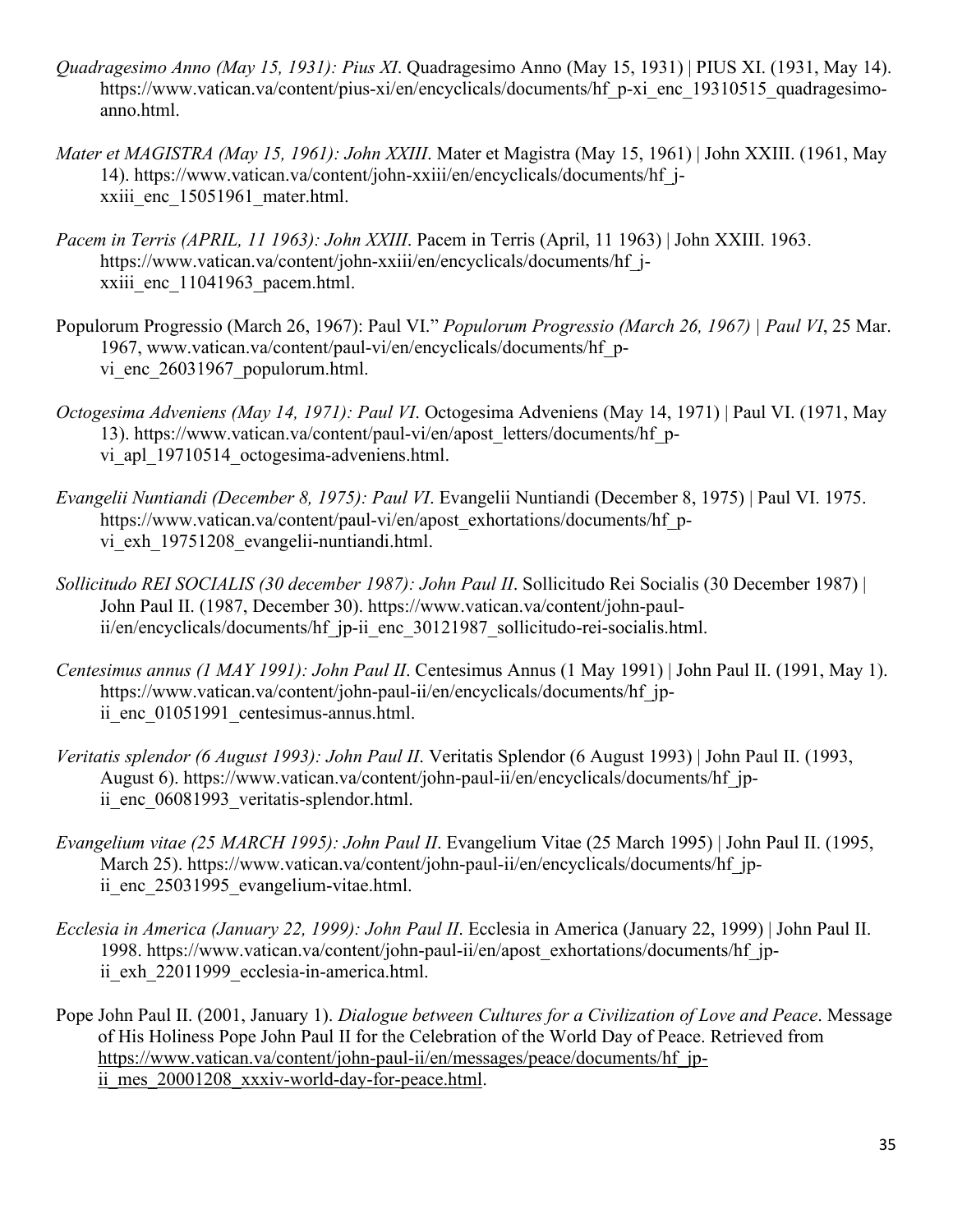- Pontifical Council for Justice and Peace. (2004, June). *Compendium of the Social Doctrine of the Church*. Retrieved from [https://www.vatican.va/roman\\_curia/pontifical\\_councils/justpeace/documents/rc\\_pc\\_justpeace\\_doc\\_2006](https://www.vatican.va/roman_curia/pontifical_councils/justpeace/documents/rc_pc_justpeace_doc_20060526_compendio-dott-soc_en.html) [0526\\_compendio-dott-soc\\_en.html.](https://www.vatican.va/roman_curia/pontifical_councils/justpeace/documents/rc_pc_justpeace_doc_20060526_compendio-dott-soc_en.html)
- *Deus Caritas est (December 25, 2005): Benedict xvi*. Deus caritas est (December 25, 2005) | BENEDICT XVI. (2005, December 24). https://www.vatican.va/content/benedict-xvi/en/encyclicals/documents/hf\_benxvi\_enc\_20051225\_deus-caritas-est.html.
- *Caritas in VERITATE (june 29, 2009): Benedict xvi*. Caritas in veritate (June 29, 2009) | BENEDICT XVI. (2009, June 28). https://www.vatican.va/content/benedict-xvi/en/encyclicals/documents/hf\_benxvi\_enc\_20090629\_caritas-in-veritate.html.
- *Laudato si' (24 May 2015): Francis*. Laudato si' (24 May 2015) | Francis. (2015, June 18). https://www.vatican.va/content/francesco/en/encyclicals/documents/papa-francesco\_20150524\_enciclicalaudato-si.html.
- *Rerum Novarum (May 15, 1891): Leo xiii*. Rerum Novarum (May 15, 1891) | LEO XIII. (n.d.). https://www.vatican.va/content/leo-xiii/en/encyclicals/documents/hf\_l-xiii\_enc\_15051891\_rerumnovarum.html.

# United States Catholic Bishops Documents

- U. S. Catholic Bishops. (1986). *Economic Justice for All: Pastoral Letter on Catholic Social Teaching and the U.S. Economy* . https://www.usccb.org/upload/economic\_justice\_for\_all.pdf.
- U. S. Catholic Bishops. (1995). *A Decade After "Economic Justice for All:" Continuing Principles, Changing Context, New Challenges*. https://www.usccb.org/issues-and-action/human-life-and-dignity/globalissues/trade/upload/a-decade-after-economic-justice-for-all-1995-11.pdf.
- U. S. Catholic Bishops. (1996). *A Catholic Framework for Economic Life*. https://www.usccb.org/resources/catholic-framework-economic-life-0.
- U. S. Catholic Bishops. (1997). *Called to Global Solidarity International Challenges for U.S. Parishes*. https://www.usccb.org/resources/called-global-solidarity-international-challenges-us-parishes.
- U. S. Catholic Bishops. (1998). *Living the Gospel of Life: A Challenge to American Catholics*. https://www.usccb.org/issues-and-action/human-life-and-dignity/abortion/living-the-gospel-of-life.
- U. S. Catholic Bishops. (1998). *Sharing Catholic Social Teaching: Challenges and Directions*. https://www.usccb.org/resources/sharing-catholic-social-teaching-challenges-and-directions.
- U. S. Catholic Bishops. (1999). *A Commitment to All Generations: Social Security and the Common Good*. https://www.usccb.org/resources/commitment-all-generations-social-security-and-common-good.